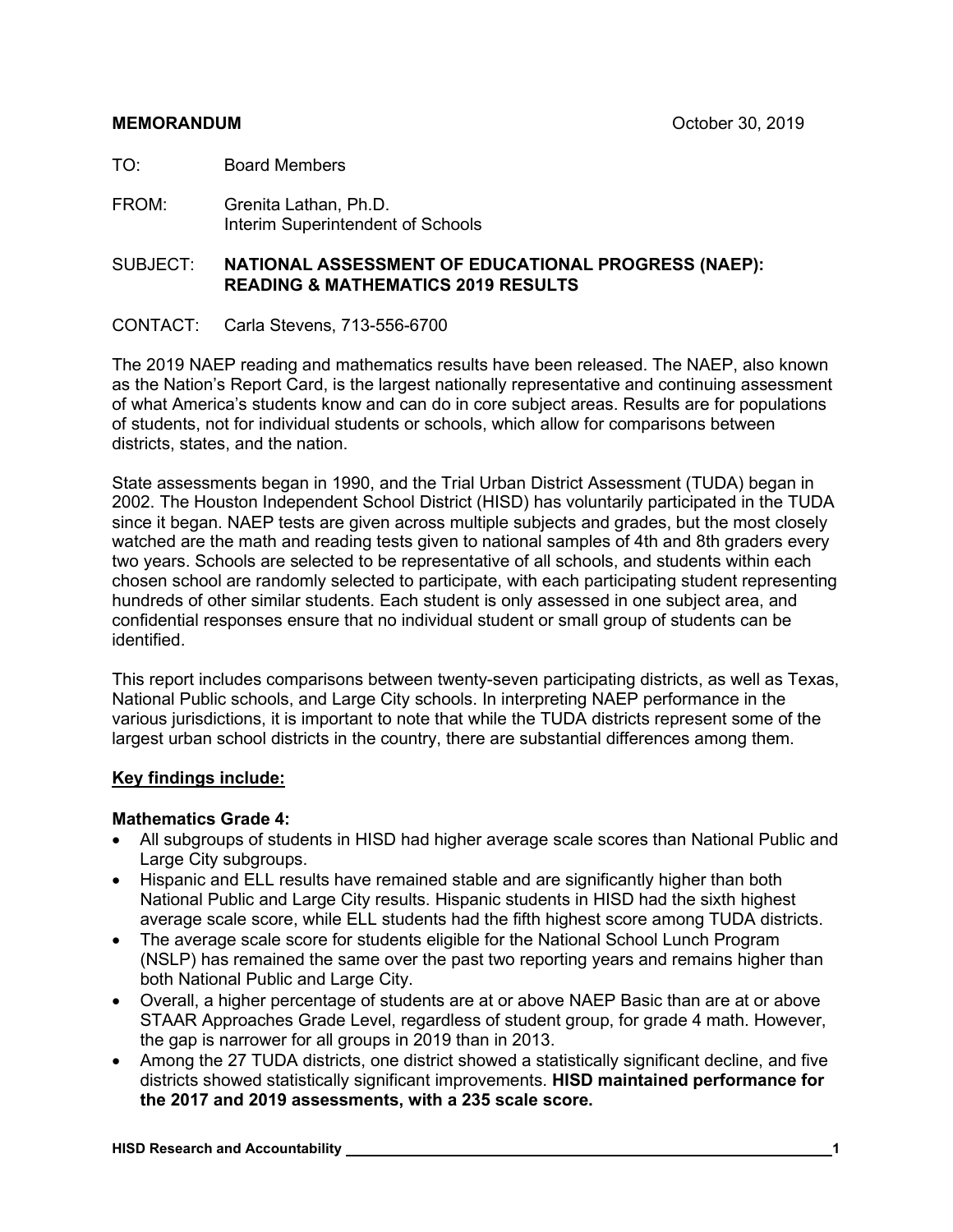# **Mathematics Grade 8:**

- All subgroups of students in HISD had higher average scale scores than National Public and Large City subgroups.
- Hispanic and ELL results were higher in 2019 than in 2017.
- White students in HISD scored significantly higher than White students in Texas, Large City, or National Public samples. In addition, an upward trend can be seen in the results for White students across the prior eight years. White students ranked second among all TUDA districts.
- Overall, a higher percentage of students are at or above STAAR Approaches Grade Level than are at or above NAEP Basic, regardless of student group, for grade 8 math with the exception of White students.
- Among the 27 TUDA districts, three districts showed statistically significant declines, and four districts showed statistically significant improvements. **HISD increased by one scale score point from 2017.**

# **Reading Grade 4:**

- The average scale score for Black students in HISD was significantly lower than National Public, Large City, and the state of Texas populations. Black students in Houston did better than eight other TUDA districts, including Fort Worth.
- White students in HISD scored higher than White students in the state of Texas, Large City, or National Public samples, although a decrease for 2019 can be seen. While average scale scores for Houston remain higher than the comparison groups, they were not significantly higher in 2019.
- Hispanic students' results showed a sharp decline from 2011 to 2013, and a gradual slight decline over the past four reporting years. Hispanic students in HISD did better than eight other TUDA districts, including Dallas, and had the same average scale score (202) as five other districts, including Forth Worth and Austin.
- Results for ELL students showed a decline from 2011 but have remained stable over the last three administrations. HISD's score was not significantly different from that of either National Public or Large City populations. ELL students in Houston had the eighth highest average scale score, which was the same as three other TUDA districts.
- A higher percentage of students are at or above STAAR Approaches Grade Level than are at or above NAEP Basic, regardless of student group, for Grade 4 Reading.
- Among the 27 TUDA districts, three showed statistically significant declines, and none showed improvement. **HISD decreased from a scale score of 205 in the 2017 administration to 204 in the 2019 administration – a decline that was not statistically significant.**

# **Reading Grade 8:**

- Of the five student groups examined, two showed no change in average scale score from 2017 to 2019 and two showed slight declines. ELL students showed a slight rise in scores.
- Black students in HISD performed better than nine other TUDA districts including Austin, Dallas, and Fort Worth, and the same as three other districts.
- Most student groups had lower average scale scores than National Public and Large City. The exceptions were White and ELL students. White students' average scale score showed no change, and ELL students' average scale score showed a slight increase from 2017. For both student groups, the average scale score was higher than that of National Public and Large City populations.
- A higher percentage of students are at or above STAAR Approaches Grade Level than are at or above NAEP Basic, regardless of student group, for grade 8 reading.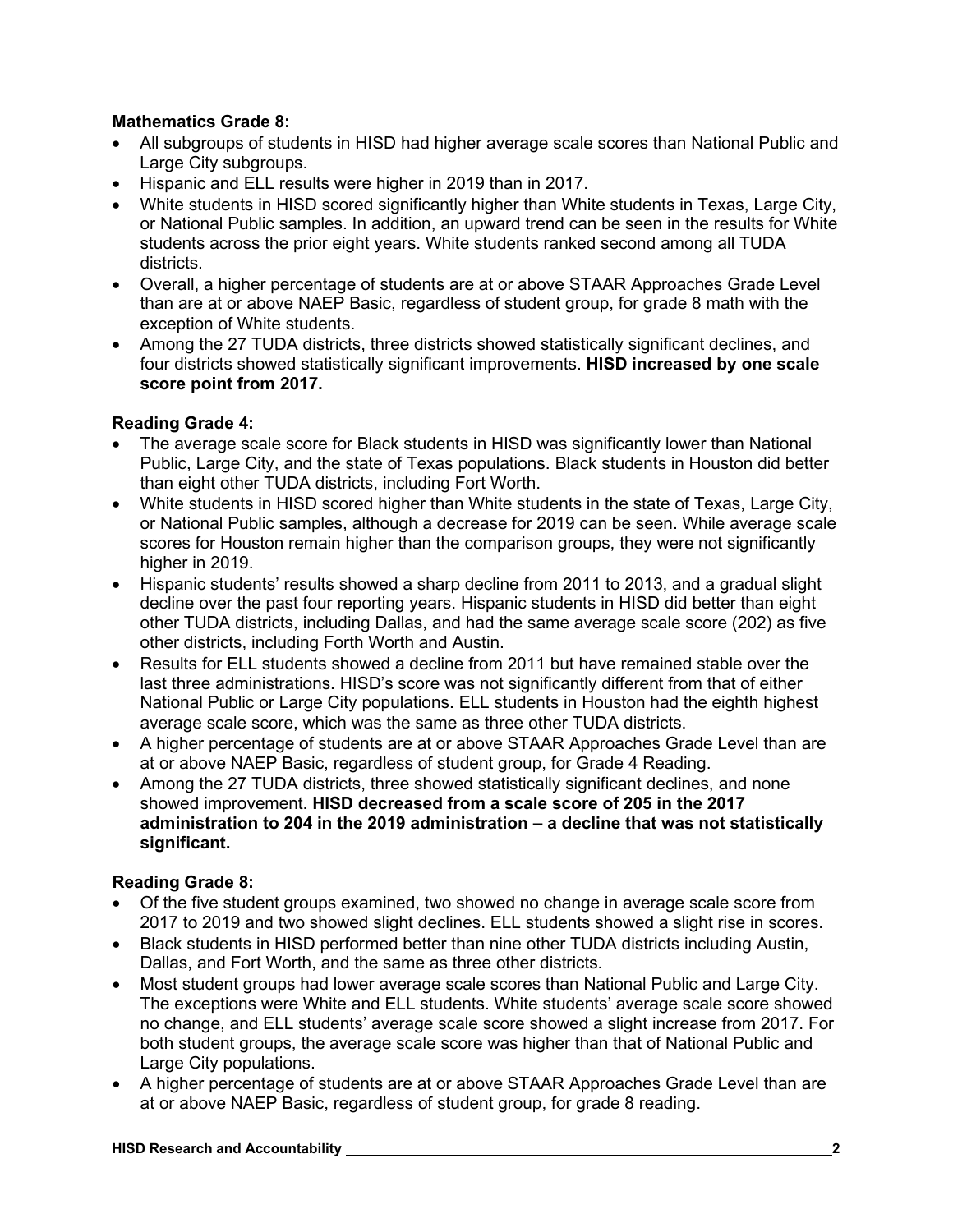• Among the 27 TUDA districts, eleven showed statistically significant declines, and only one showed statistically significant improvement. **HISD maintained performance for the 2017 and 2019 assessments, with a 249 scale score.**

For all four grades and subjects, results are presented for each of five student groups and for all students. NAEP average scale score results are compared between jurisdictions. The percentage of students meeting the STAAR Approaches Grade Level performance level and the NAEP Basic achievement level are also compared for students in HISD.

# **Academics Division Administrative Response**

Achieve 180 remains in place in order to address the needs of underperforming schools in underserved areas of the city. The Achieve 180 program, launched in the 2017-2018 school year, is an action plan to support, strengthen, and empower underserved and underperforming HISD feeder pattern communities. In order to increase student achievement, best practices from successful school turnaround initiatives – including effective teachers, strong principal leadership, and an environment of high expectations for both students and staff – are incorporated into the plan. Schools within the program also receive additional support to target the academic needs of subgroups. Wraparound services are also provided to provide help address the various need of students.

Overall district improvement efforts include the following:

- Use of a district-wide universal screener for reading and math
- Intervention Assistance Teams (IAT) and Intervention Teacher Development Specialists (TDS) to support Response to Intervention (RTI) efforts in reading and math
- Data-driven instructional specialists (DDIS) support leaders and teachers as they develop targeted plans for students
- Resources for both reading and math to support differentiated classroom instruction (e.g., Imagine Language and Literacy and Imagine Math)
- Renewed focus on elementary and secondary reading and math curriculum to ensure teachers are planning with the end in mind and considering the needs of various learners
- Principal, Tier II leader, and teacher professional development opportunities for reading and math (e.g., R3 Conference, Academic Days, PK-12 Writing Summit, Department Chair meetings, and Leading the Learning series)
- Continuation of Literacy by 3, Literacy in the Middle, and Literacy Empowered, which are district-wide initiatives that incorporate best practices in grades K-12 and provide resources and training for classroom teachers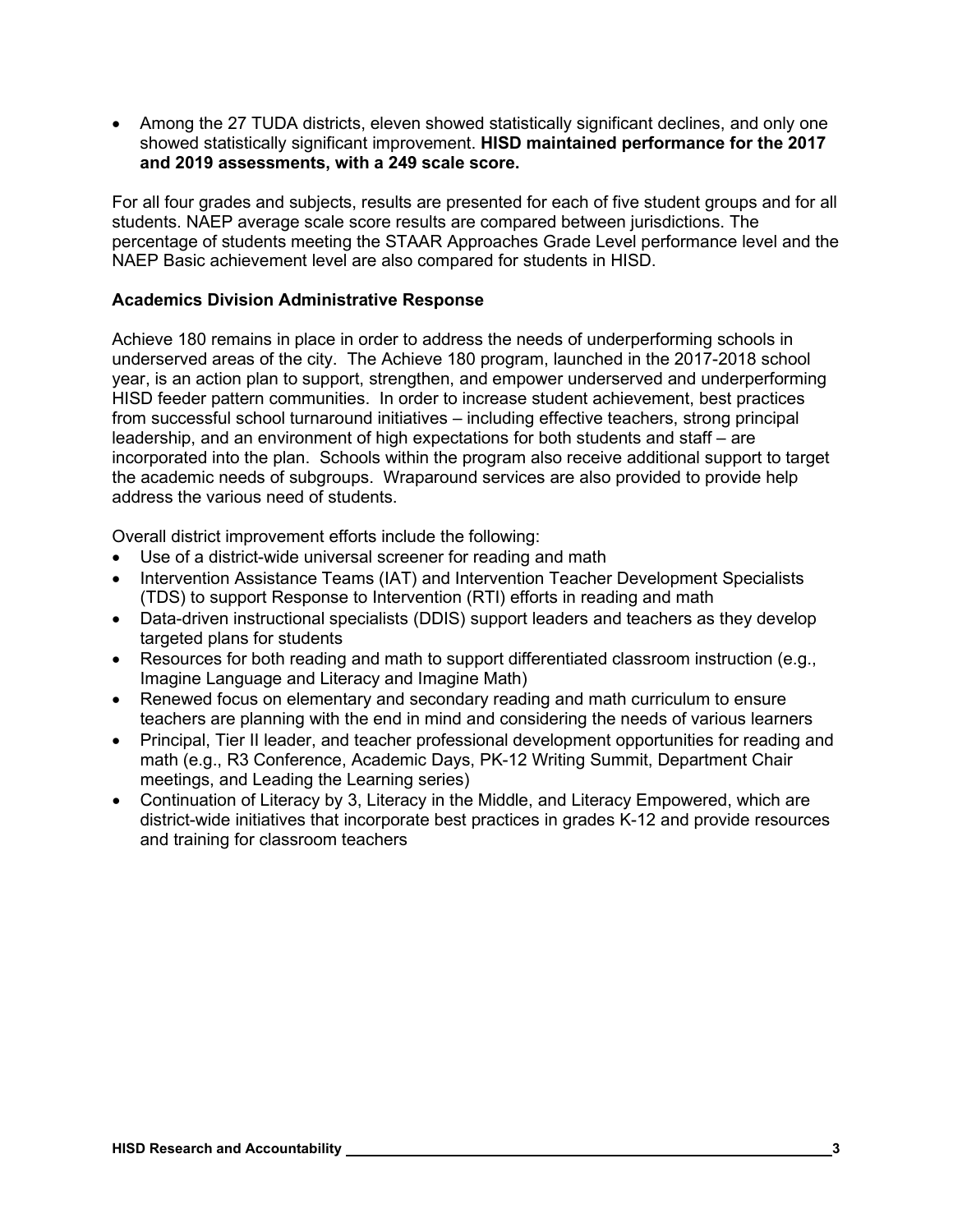Should you have any further questions, please contact Carla Stevens in Research and Accountability at 713-556-6700.

Therate Latter a

**Attachment** 

cc: Superintendent's Direct Reports Area Superintendents School Support Officers Yolanda Rodriguez Maggie Gardea Montra Rogers Courtney Busby Anna White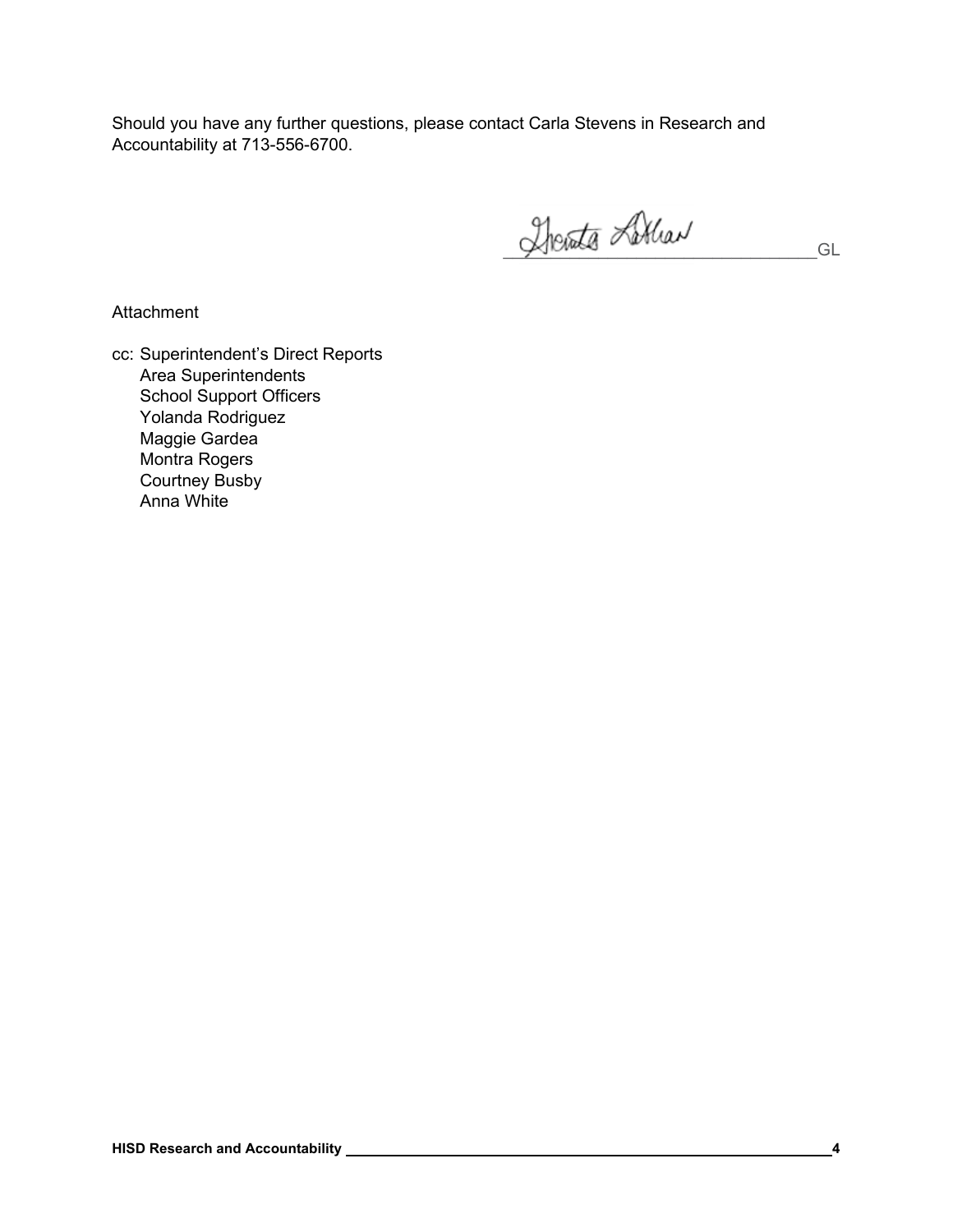



# **RESEARCH BRIEF**

**B UREAU OF S TUDENT P ERFORMANCE AND A CCOUNTABILITY**

*October 2019*

# **NAEP 2019 Results**

#### **What is the National Assessment of Educational Progress (NAEP)?**

The NAEP, also known as the Nation's Report Card, is the largest nationally representative and continuing assessment of what America's students know and can do in core subject areas. Results are for populations of students, not for individual students or schools, which allows for comparisons between districts, states, and the nation. NAEP results provide national, state, and district-level results, as well as results for different demographic groups and inclusion information (http://www.nationsreportcard.gov/).

State assessments began in 1990, and the Trial Urban District Assessment (TUDA) began in 2002. The Houston Independent School District (HISD) has voluntarily participated in the TUDA since it began. NAEP tests are given across multiple subjects and grades, but the most closely watched are the math and reading tests given to national samples of 4th and 8th graders every two years. Schools are selected to be representative of all schools, and students within each chosen school are randomly selected to participate, with each participating student representing hundreds of other similar students. Each student is only assessed in one subject area, and confidential responses ensure that no individual student or small group of students can be identified.

Since 2009, sampled charter schools were included in TUDA results if they were also included in a district's Adequate Yearly Progress (AYP) reports. Additionally, the "Large Cities (LC)" designation refers to public schools located in urban areas with populations of 250,000 or more (as defined by the National Center for Education Statistics). Comparisons between national, district, and large city results are limited to public school students. The sample of students in districts participating in the TUDA represents an expansion of the sample of students selected as part of the state samples. All students at more local geographic sampling levels also make up part of the broader samples. For example, the TUDA samples are included as part of the corresponding state samples, and the state samples are included as part of the national sample. However, it should be noted that the category "Nation (public)" does not include Department of Defense or Bureau of Indian Education schools.

The results presented here reflect the Spring 2019 administration of the NAEP exam.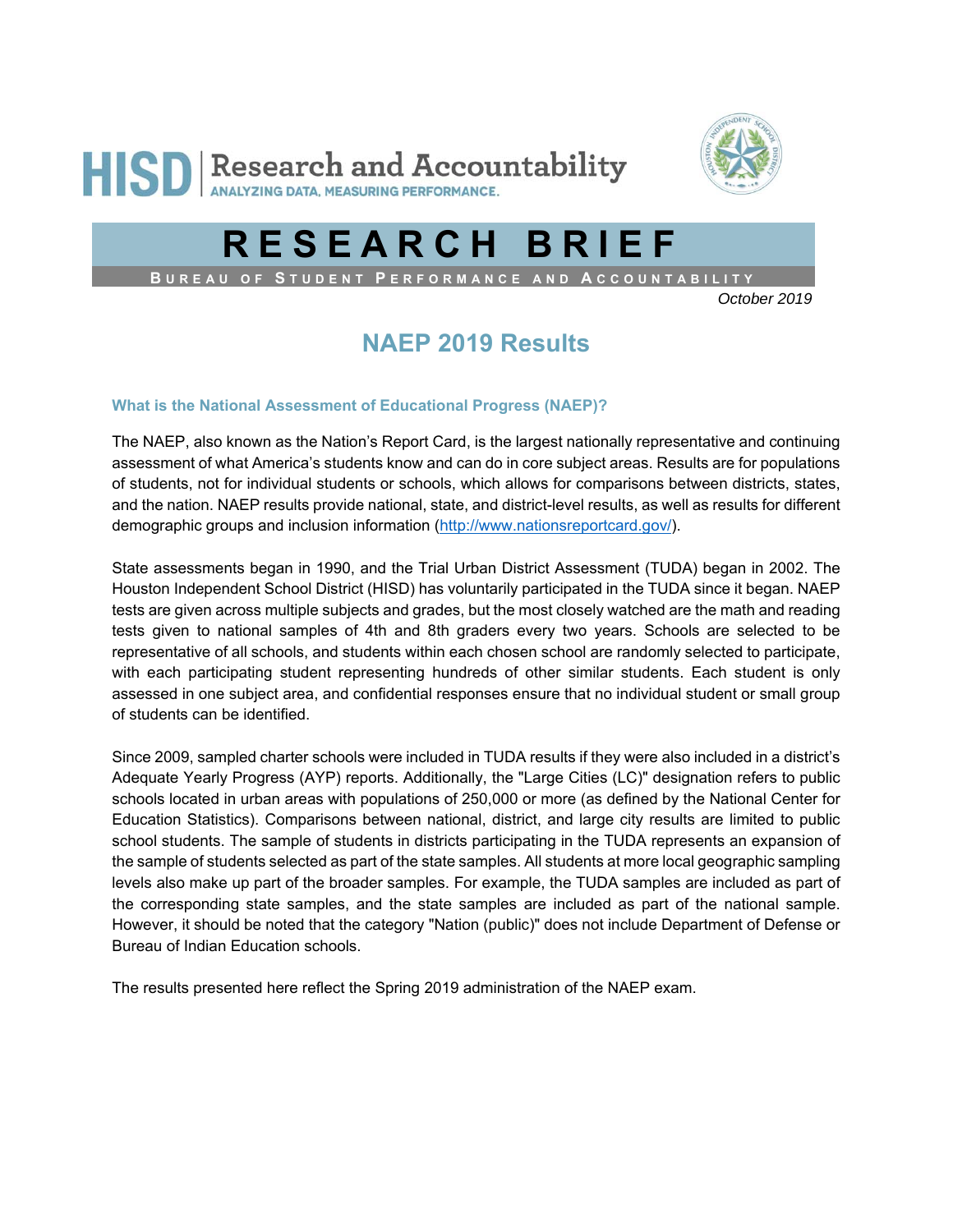#### **How did Houston's students compare with students in Texas, Large City, and National Public schools?**

**Figure 1** (p. 2) shows NAEP average scale scores for 2009–2019 for HISD, Texas, Large City, and National Public for  $4<sup>th</sup>$  grade math by student group.



#### **Figure 1: Math Grade 4, 2009–2019**



\*NSLP: National School Lunch Program

- Black (**Figure 1A**) students' results in HISD have remained relatively stable over the course of the past ten years, with the trend closely mirroring that of the state for most years. The average scale score for the state of Texas was significantly higher than that of the HISD in 2019.
- White students (**Figure 1B**) in HISD have significantly higher average scale scores and continue to outperform White students across the state, Large City, and National Public.
- Hispanic (**Figure 1C**) students' results in HISD have shown a slight dip over the past ten years, dropping from 235 in 2009 to 233 in 2019. HISD's average scale scores for Hispanic students is significantly higher than that of the Large City population, but significantly lower than the score for the state of Texas.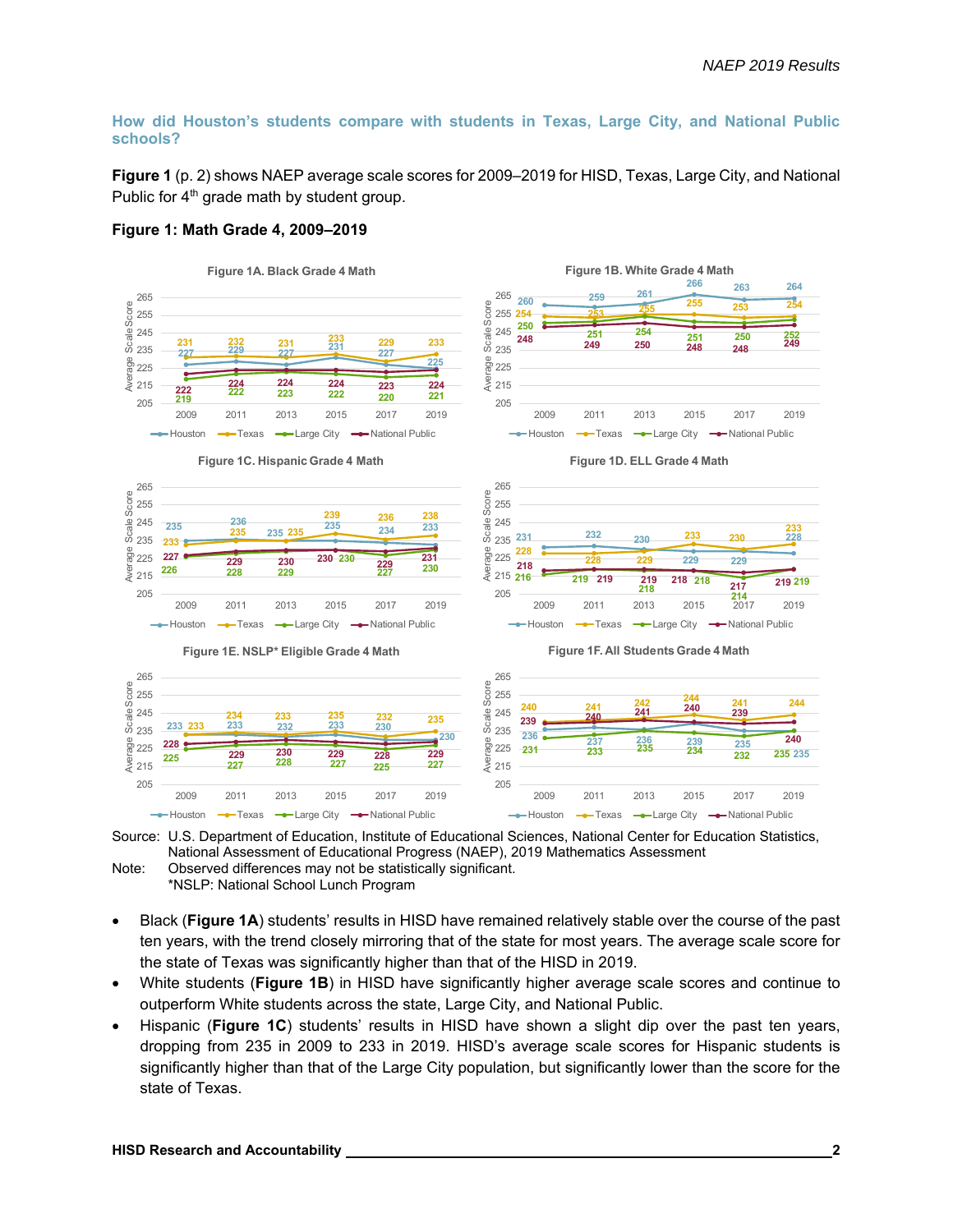- HISD's scores for English Language Learners (ELL) is significantly higher than that of the National Public and Large City samples (**Figure 1D**). However, ELL students' results in HISD have also shown a slight dip over the past ten years, dropping from 231 in 2009 to 228 in 2019.
- Students eligible for the National School Lunch Program (NSLP) are considered as economically disadvantaged. HISD NSLP-eligible students (**Figure 1E**) scored significantly higher than Large City NSLP-eligible students, but significantly lower than NSLP-eligible students for the state of Texas.
- For All Students (**Figure 1F**, p. 2), HISD had an average scale score of 235 in 2019. The average scale score for all students for HISD was the same as that of the Large City sample and was significantly lower than scores for the state of Texas and the National Public sample.
- Nationwide for grade 4 math, three states showed statistically significant declines from 2017, and nine states showed statistically significant improvement (NAEP, 2019). Among the 27 TUDA districts, one district showed a statistically significant decline, and five districts showed statistically significant improvements. HISD remained stable at an average scale score of 235.

**Figure 2** shows NAEP average scale scores for 2009–2019 for HISD, Texas, Large City, and National Public for  $8<sup>th</sup>$  grade math by student group.



**Figure 2: Math Grade 8, 2009–2019** 

Source: U.S. Department of Education, Institute of Educational Sciences, National Center for Education Statistics, National Assessment of Educational Progress (NAEP), 2019 Mathematics Assessment Notes: Observed differences may not be statistically significant.

<sup>\*</sup>NSLP: National School Lunch Program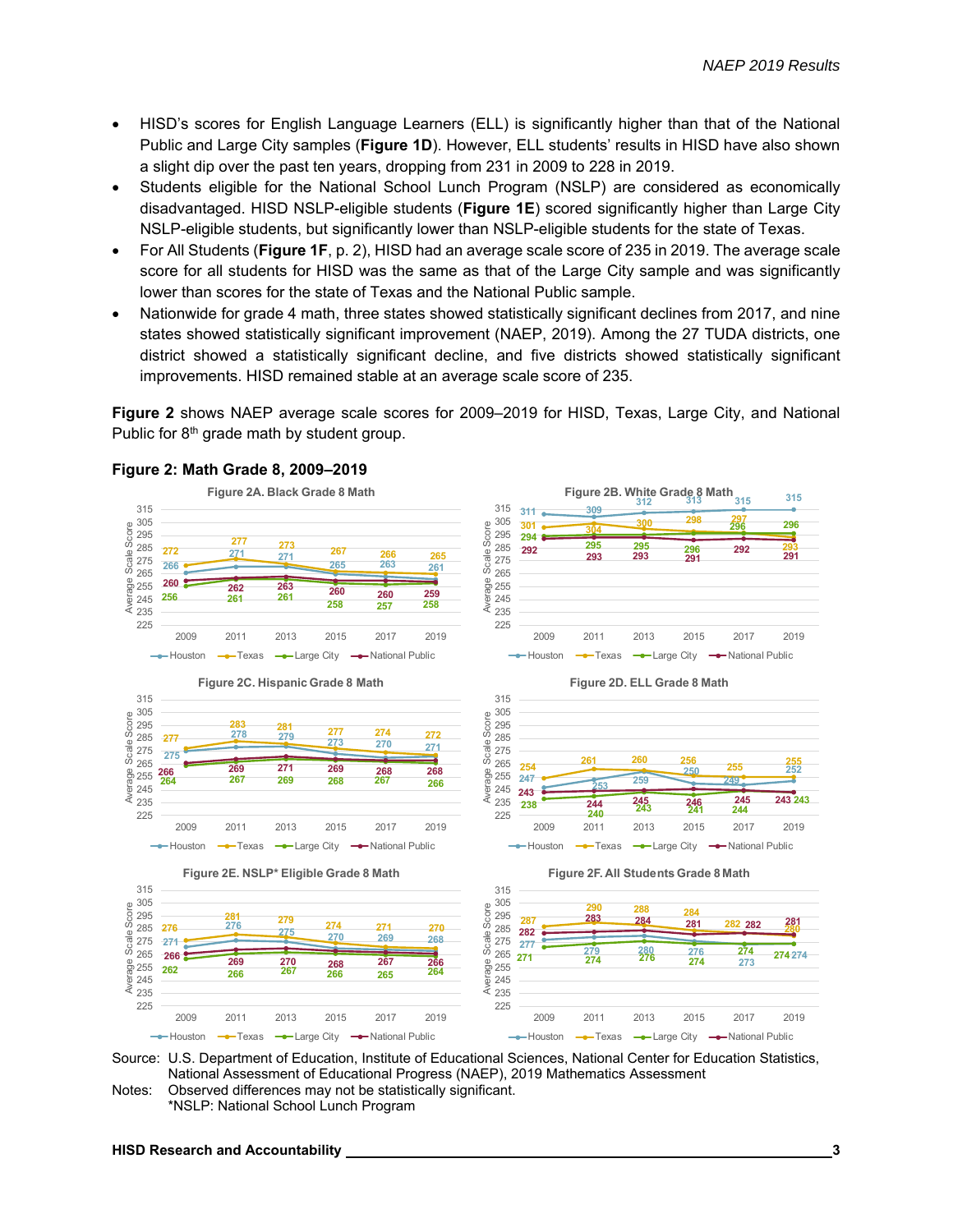- Although the average scale score (261) for Black (**Figure 2A**) students decreased over the past ten years, it remained higher than both Large City (258) and National Public (259). This result is not, however, statistically significantly different from the comparison groups.
- White students (**Figure 2B**) in HISD scored significantly higher than White students in Texas, Large City, and National Public.
- Hispanic students (**Figure 2C**, p. 3) and English Language Learner (ELL) students (**Figure 2D**, p. 3) in HISD had a significantly higher average scale score than the Large City and the National Public populations and showed an increase compared to 2017.
- For All Students (**Figure 2F**, p. 3), HISD had an average scale score of 274 in 2019. The average scale score for all students for HISD was the same as that of the Large City sample and was significantly lower than scores for the state of Texas and the National Public sample.
- Nationwide for grade 8 math, six states showed statistically significant declines from 2017, and three states showed statistically significant improvement. Furthermore, the national score for grade 8 math decreased by one point, a statistically significant decline (NAEP, 2019). Among the 27 TUDA districts, three districts showed statistically significant declines, and four districts showed statistically significant improvements. HISD increased by one scale score point from 2017.



#### **Figure 3: Reading Grade 4, 2009–2019**

Source: U.S. Department of Education, Institute of Educational Sciences, National Center for Education Statistics, National Assessment of Educational Progress (NAEP), 2019 Reading Assessment Notes: Observed differences may not be statistically significant.

\*NSLP: National School Lunch Program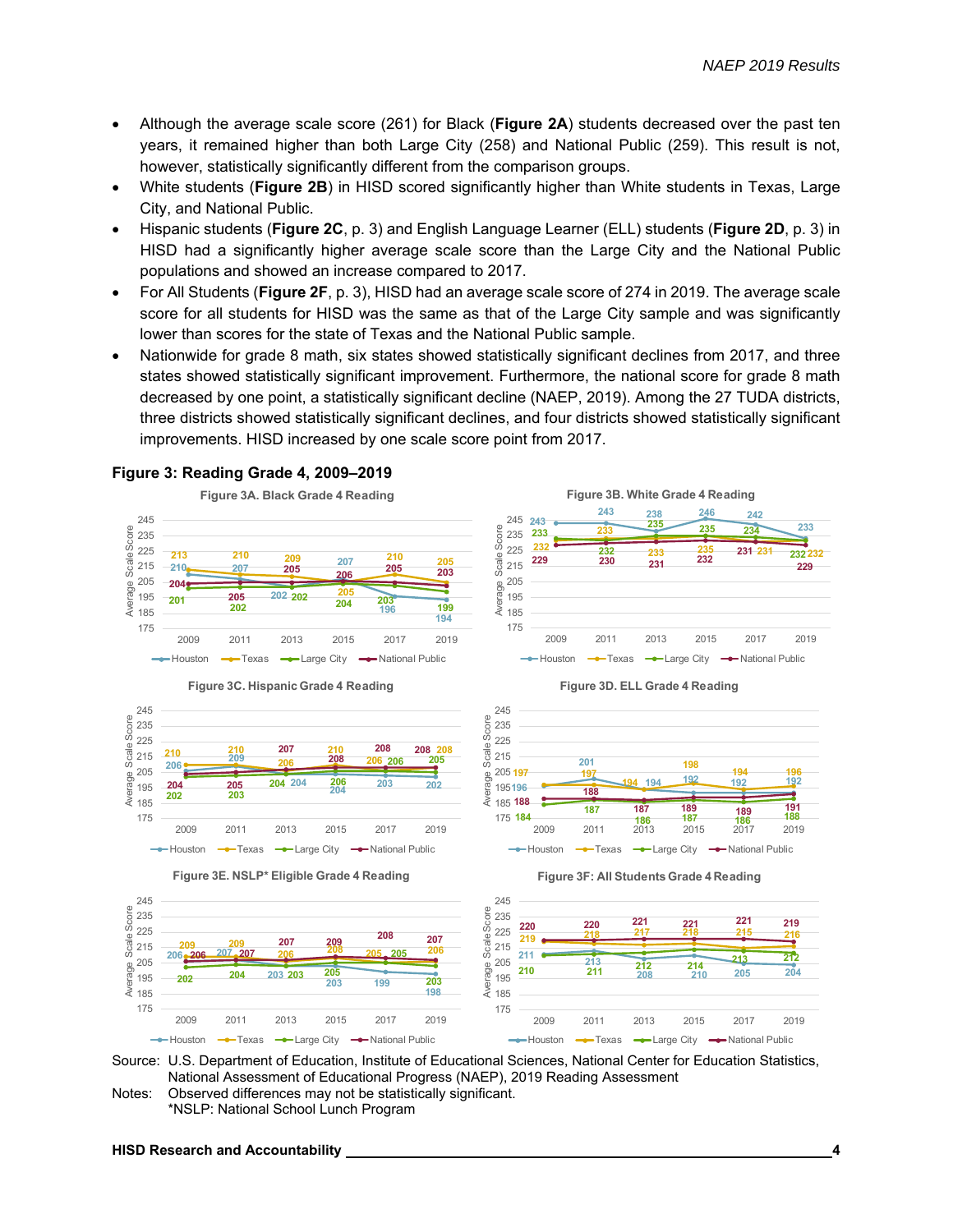**Figure 3** (p. 4) shows NAEP average scale scores for 2009–2019 for HISD, Texas, Large City, and National Public for 4<sup>th</sup> grade reading by student group.

- **Figure 3A** shows a downward trend in the average scale scores for Black students for HISD from 2009 through 2013. In 2015, scores increased sharply, and in fact were higher than National Public, Large City, and the state of Texas. The 2017 results indicate a sharp decrease, and the 2019 results continued this downward trend. The results for 2019 Black students in HISD were again significantly lower than the National Public, Large City, and the state of Texas populations.
- White students (**Figure 3B**) in HISD scored higher than White students in the state of Texas, Large City, or National Public samples, and in fact have been scoring higher since 2009. The results for White students increased sharply from 2013 to 2015, similar to the increase seen with Black students, and show a decrease in both 2017 and 2019. While average scale scores for Houston remained higher than the comparison groups, they were not significantly higher in 2019.
- Hispanic students' results (**Figure 3C**) show a sharp decline from 2011 to 2013, and a gradual slight decline over the past four reporting years. Hispanic students in HISD scored significantly lower in 2019 than Hispanic students in the comparison groups.
- Results for ELL students (**Figure 3D**) show a decline from 2011. HISD's score of 192 was not significantly higher than National Public (191) or Large City (188). Fourth grade reading for ELL students in the state of Texas showed a slight upward trend, while results for students in HISD were stable.
- For All Students (**Figure 3F**), HISD had an average scale score of 204 in 2019, a slight decline from the prior testing year (2017). Scores for the National Public and Large City populations were also slightly down from prior years, but scores for the state of Texas showed a slight increase from 2017.
- Nationwide for  $4<sup>th</sup>$  grade reading, 17 states showed statistically significant declines from 2017, and only one state showed statistically significant improvement (NAEP, 2019). Among the 27 TUDA districts, three showed statistically significant declines, and none showed improvement.

**Figure 4** (p. 6) shows NAEP average scale scores for 2009–2019 for HISD, Texas, Large City, and National Public for 8<sup>th</sup> grade reading by student group.

- Black students (**Figure 4A**) in HISD had an average scale score of 239, a decline from the prior reporting year. The state of Texas also showed a decline for the 2019 reporting year and had a lower average scale score than did HISD.
- White students (**Figure 4B**) in HISD scored higher than White students in Texas, National Public, and Large City samples and have been scoring the same or higher since 2009.
- Hispanic students' results (**Figure 4C**) had been declining since 2009, and for 2015 were at the lowest point overall and across time. Results from the past three reporting years show a stabilization of scores for Hispanic students in HISD.
- Results for ELL students (**Figure 4D**) showed an improvement for 2019 over the past two reporting years. HISD's average scale score of 222 was not significantly higher than that of National Public (221) or Large City (220).
- For All Students (**Figure 4F**), the average scale score for HISD remained flat at 249 for two years of reporting. The state of Texas, National Public, and Large City all showed declines of three to four scale score points from the 2017 reporting year.
- Nationwide for 8<sup>th</sup> grade reading, 31 states showed statistically significant declines from 2017, and only one state showed statistically significant improvement (NAEP, 2019). Among the 27 TUDA districts, eleven showed statistically significant declines, and only one showed statistically significant improvement.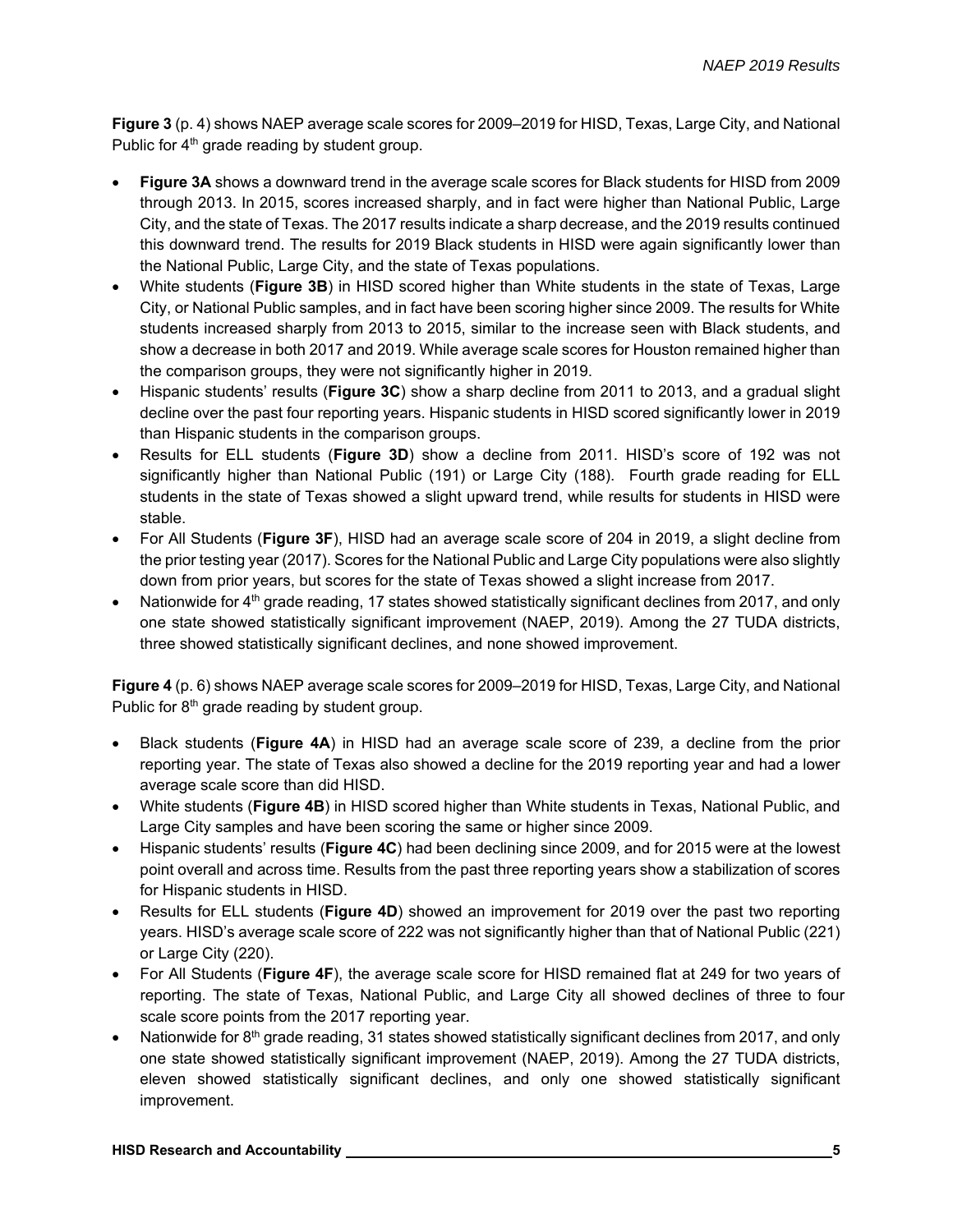

#### **Figure 4: Reading Grade 8, 2009–2019**

Source: U.S. Department of Education, Institute of Educational Sciences, National Center for Education Statistics, National Assessment of Educational Progress (NAEP), 2017 Reading Assessment Note: Observed differences may not be statistically significant.

\*NSLP: National School Lunch Program

#### **How Did Houston's STAAR Performance Levels Compare with NAEP Achievement Levels?**

STAAR performance standards relate levels of test performance to the expectations defined in the statemandated curriculum standards known as the Texas Essential Knowledge and Skills (TEKS). For STAAR, the labels for the performance categories are:

- **Did Not Meet Grade Level (DNMS):** Students in this category do not demonstrate a sufficient understanding of the assessed knowledge and skills and are unlikely to succeed in the next grade or course without significant, ongoing academic intervention.
- **Approaches Grade Level (Approaches):** Students in this category generally demonstrate the ability to apply the assessed knowledge and skills in familiar contexts and are likely to succeed in the next grade or course with targeted academic intervention.
- **Meets Grade Level (Meets):** Students in this category generally demonstrate the ability to think critically and apply the assessed knowledge and skills in familiar contexts and have a high likelihood of success in the next grade or course but may still need some short-term, targeted academic intervention.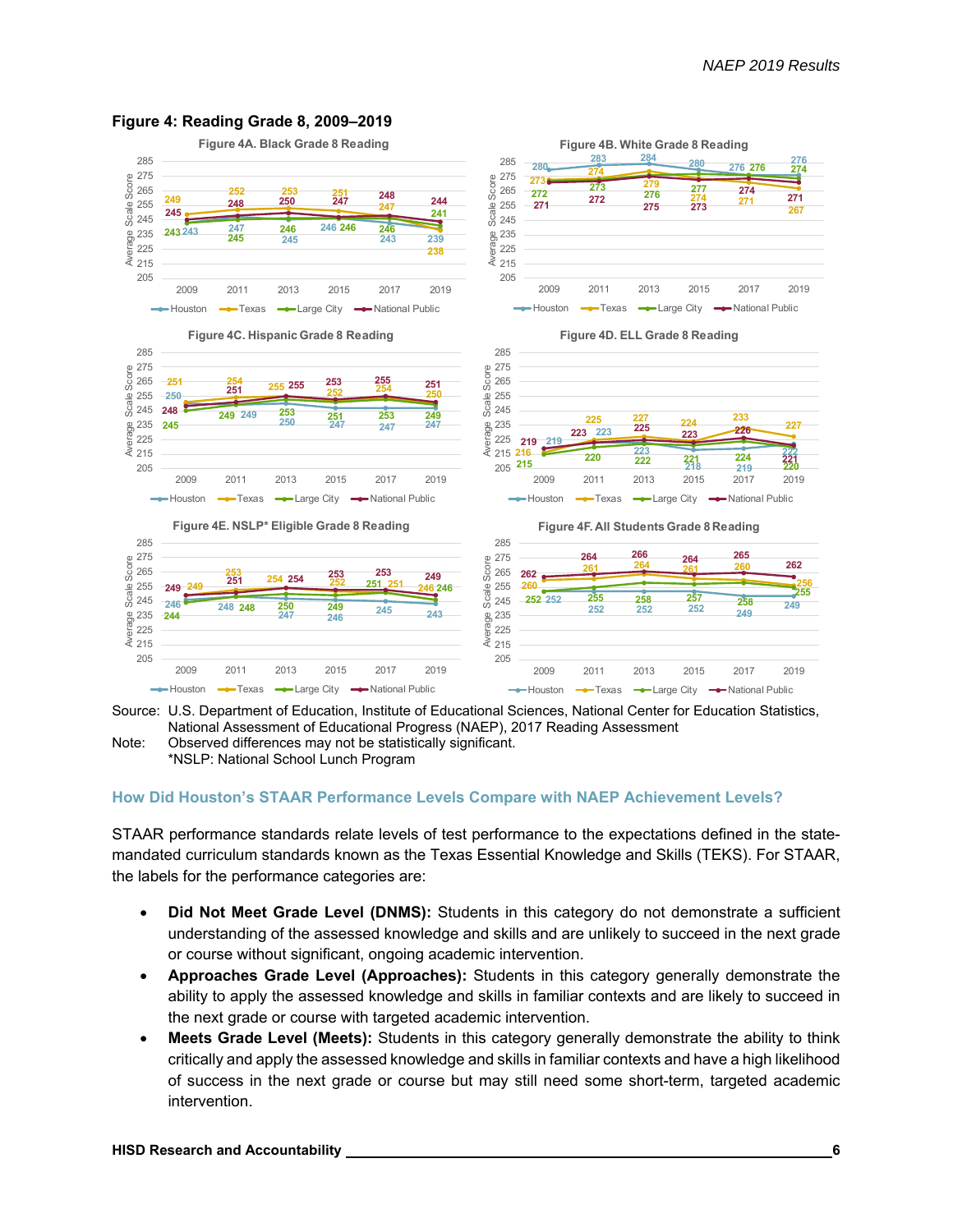**Masters Grade Level (Masters):** Students in this category demonstrate the ability to think critically and apply the assessed knowledge and skills in varied contexts, both familiar and unfamiliar and are expected to succeed in the next grade or course with little or no academic intervention.

NAEP achievement levels are performance standards that describe what students should know and be able to do based on national frameworks. The achievement levels are specific to the tested subject and grade level:

- **Below Basic:** Did not meet performance standards.
- **Basic:**
	- o Grade 4 Reading students should be able to locate relevant information, make simple inferences, and use their understanding of the text to identify details that support a given interpretation or conclusion. Students should be able to interpret the meaning of a word as it is used in the text.
	- $\circ$  Grade 8 Reading students should be able to locate information; identify statements of main idea, theme, or author's purpose; and make simple inferences from texts. Students should be able to interpret the meaning of a word as it is used in the text; state judgements; and give some support about content and presentation of content.
	- o Grade 4 Math students should show some evidence of understanding the mathematical concepts and procedures in the five NAEP content areas<sup>1</sup>.
	- o Grade 8 Math students should exhibit evidence of conceptual and procedural understanding in the five NAEP content areas, which signifies an understanding of arithmetic operations – including estimation – on whole numbers, decimals, fractions, and percents.
- **Proficient:**
	- o Grade 4 Reading students should be able to integrate and interpret texts and apply their understanding of the text to draw conclusions and make evaluations.
	- o Grade 8 Reading students should be able to provide relevant information and summarize main ideas and themes; make and support inferences about a text, connect part of a text, and analyze text features; and fully substantiate judgements about content and presentation of content.
	- o Grade 4 Math students should consistently apply integrated procedural knowledge and conceptual understanding to problem solving in the five NAEP concept areas.
	- $\circ$  Grade 8 Math students should apply mathematical concepts and procedures consistently to complex problems in the five NAEP content areas.
- **Advanced:**
	- o Grade 4 Reading students should be able to make complex inferences and construct and support their inferential understanding of the text; and apply their understanding of a text to make and support a judgement.
	- o Grade 8 Reading students should be able to make connections within and across texts and to explain causal relations; evaluate and justify the strength of supporting evidence and the quality of an author's presentation; and manage the processing demands of analysis and evaluation by stating, explaining, and justifying.
	- o Grade 4 Math students should apply integrated procedural knowledge and conceptual understanding to complex and nonroutine real-world problem solving in the five NAEP content areas.

<sup>1</sup> The five NAEP content areas for Mathematics are number properties and operations, measurement, geometry, data analysis and probability, and algebra.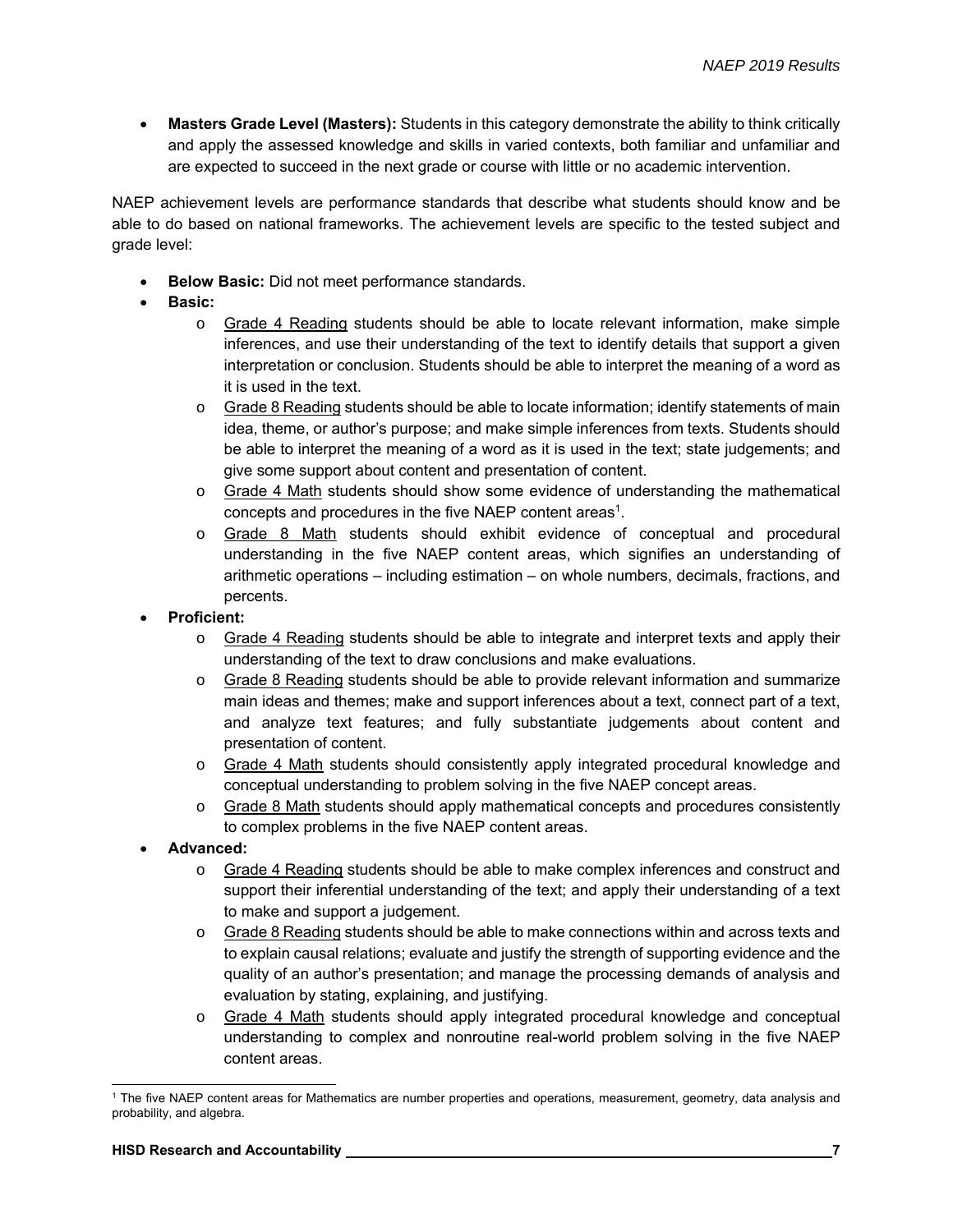o Grade 8 Math students should be able to reach beyond the recognition, identification, and application of mathematical rules in order to generalize and synthesize concepts and principals in the five NAEP content areas.

**Figure 5** displays the percentage of students meeting the STAAR Approaches Grade Level performance level and the NAEP Basic achievement level for 2013–2019 for HISD for 4<sup>th</sup> grade math by student group.



**Figure 5: Math Grade 4, 2013–2019** 

Sources: U.S. Department of Education, Institute of Educational Sciences, National Center for Education Statistics, National Assessment of Educational Progress (NAEP), 2019 Mathematics Assessment. TEA-ETS STAAR Student Data Files; various years.

Notes: Observed differences may not be statistically significant. Due to the removal of STAAR L and A in 2017, prior years' results have been updated to include STAAR L and A test versions. By commissioner's rule, the Level II Phase-in 1 Satisfactory Standard was increased to the Level II 2016 Satisfactory Progression Standard for the 2015–2016 school year. The planned standard phase-in process was halted during the 2016–2017 school year, and the Level II 2016 Satisfactory Progression Standard, Final Level II Postsecondary Ready Standard, and Level III Advanced Standard were renamed to the Approaches, Meets, and Masters Grade Level Standards, respectively. Therefore, the standards for 2017 on are slightly higher than those applied prior to 2016. \*NSLP: National School Lunch Program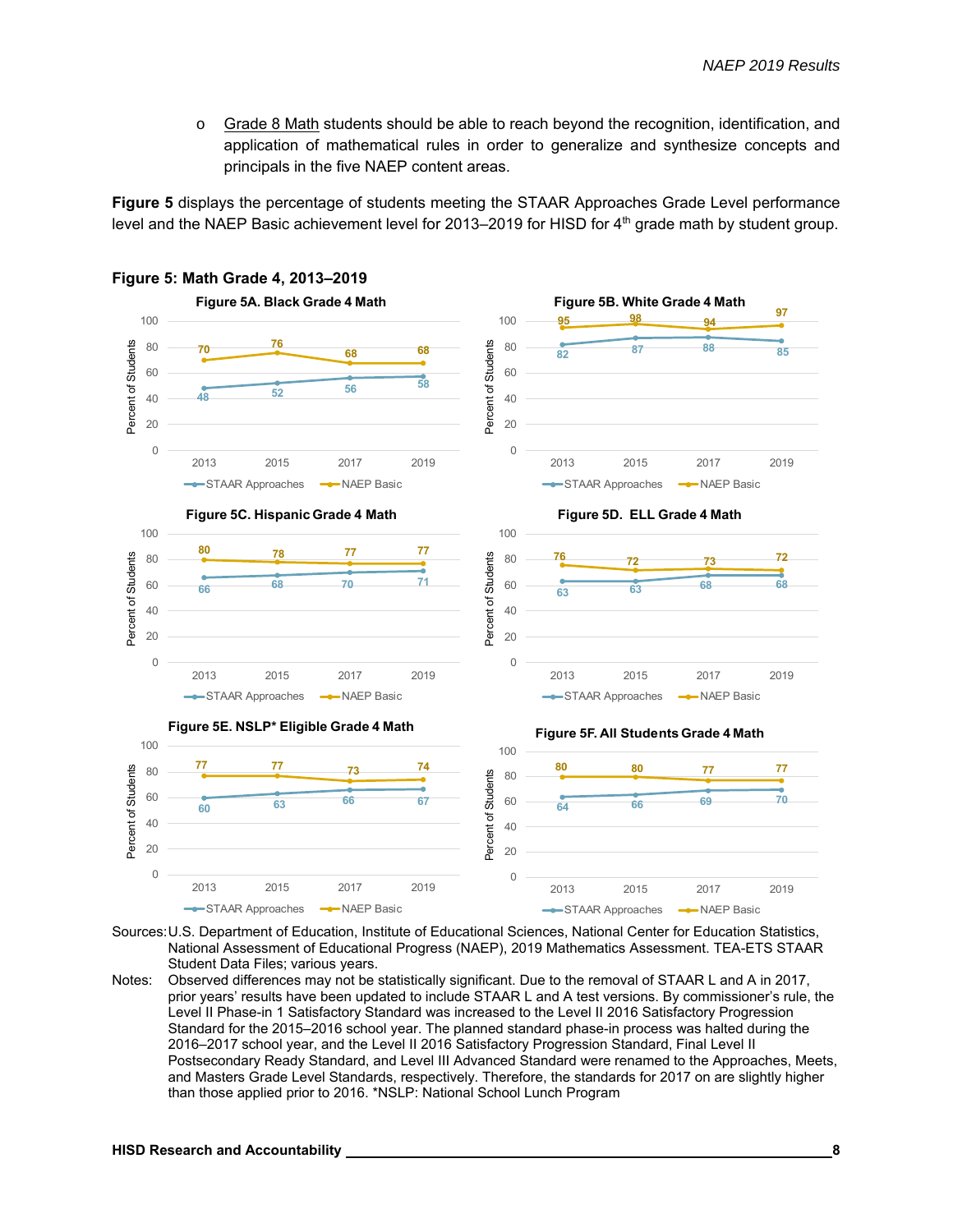- Overall, a higher percentage of students are at or above NAEP Basic than are at or above STAAR Approaches, regardless of student group, for  $4<sup>th</sup>$  grade math.
- The percentage of students at or above NAEP Basic has shown an overall decrease from 2015 to 2017 for all student groups, and little or no change from 2017 to 2019 for all groups except White students (**Figure 5B**, p. 8). Over this same time period, the percentage of students at or above STAAR Approaches showed an increase for all student groups from 2015 to 2017 and stayed the same or increased from 2017 to 2019 for all groups except White students (three percentage-point decrease).

**Figure 6** displays the percentage of students meeting the STAAR Approaches Grade Level performance level and the NAEP Basic achievement level for 2013–2019 for HISD for  $8<sup>th</sup>$  grade math by student group.



# **Figure 6: Math Grade 8, 2013–2019**

Sources: U.S. Department of Education, Institute of Educational Sciences, National Center for Education Statistics, National Assessment of Educational Progress (NAEP), 2019 Mathematics Assessment. TEA-ETS STAAR Student Data Files; various years.

Notes: Observed differences may not be statistically significant. Due to the removal of STAAR L and A in 2017, prior years' results have been updated to include STAAR L and A test versions. By commissioner's rule, the Level II Phase-in 1 Satisfactory Standard was increased to the Level II 2016 Satisfactory Progression Standard for the 2015–2016 school year. The planned standard phase-in process was halted during the 2016–2017 school year, and the Level II 2016 Satisfactory Progression Standard, Final Level II Postsecondary Ready Standard, and Level III Advanced Standard were renamed to the Approaches, Meets, and Masters Grade Level Standards, respectively. Therefore, the standards for 2017 on are slightly higher than those applied prior to 2016. \*NSLP: National School Lunch Program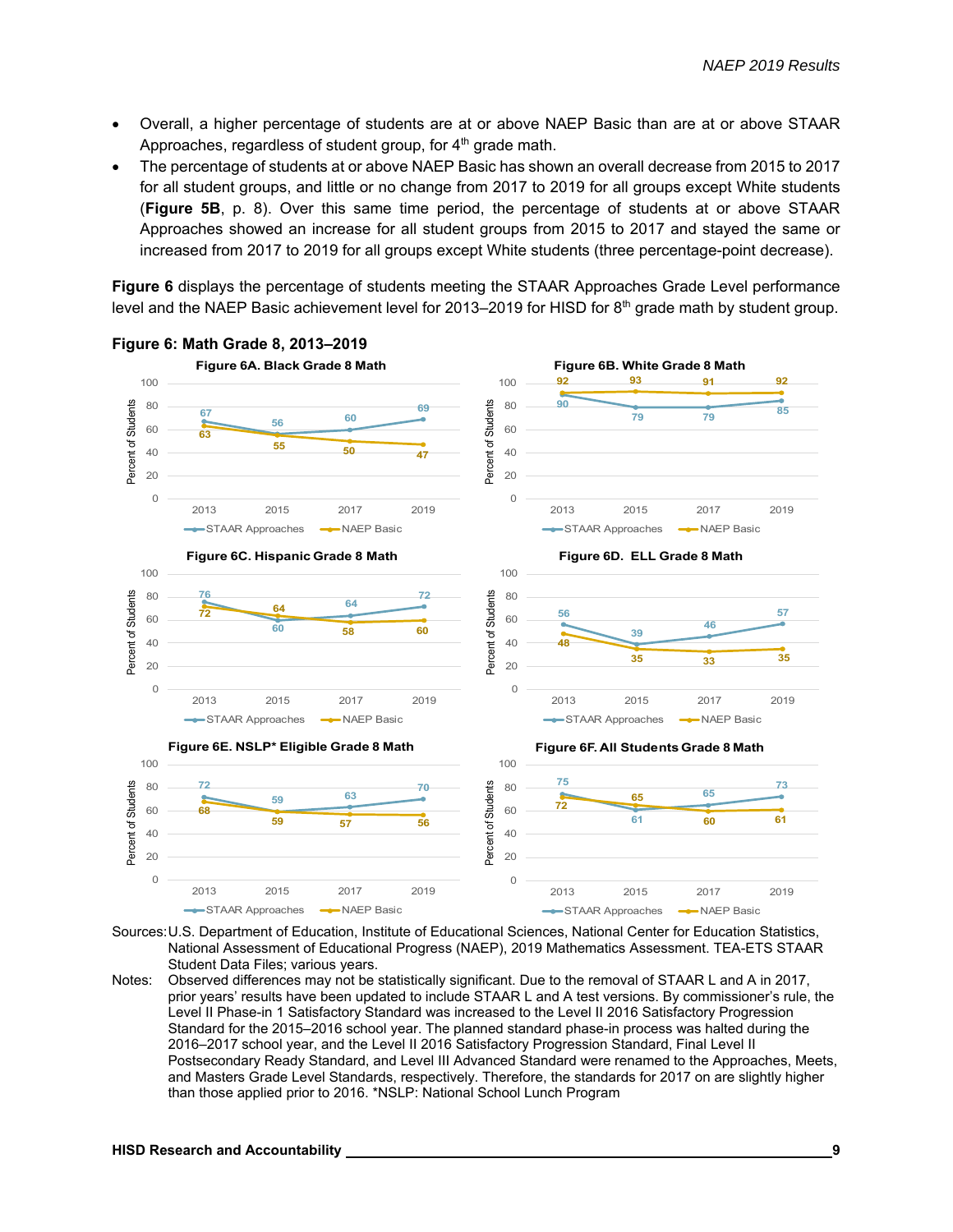- Overall, a higher percentage of students are at or above STAAR Approaches than are at or above NAEP Basic for 8<sup>th</sup> grade math, with the exception of White students.
- The percentage of students at or above STAAR Approaches has shown an overall increase from 2015 to 2019 among all student groups (**Figure 6A–6F**, p. 9).
- The percentage of students at or above NAEP Basic has shown an overall decrease from 2015 to 2019 for all student groups except ELL students (**Figure 6D**, p. 9). Results for this student group has remained the same.

**Figure 7** (p. 11) displays the percentage of students meeting the STAAR Approaches Grade Level performance level and the NAEP Basic achievement level for 2013–2019 for HISD for 4<sup>th</sup> grade reading by student group.

- A higher percentage of students are at or above STAAR Approaches than are at or above NAEP Basic, regardless of student group for  $4<sup>th</sup>$  grade reading.
- The percentage of students at or above NAEP Basic has shown an overall decrease from 2015 to 2019 for all student groups, while the percentage of students at or above STAAR Approaches has shown an overall increase over this same time period (**Figure 7A-F**, p. 11) for all groups except White students. STAAR scores for White students have remained relatively flat from 2015 to 2019.

**Figure 8** (p. 12) displays the percentage of students meeting the STAAR Approaches Grade Level performance level and the NAEP Basic achievement level for 2013–2019 for HISD for 8<sup>th</sup> grade reading by student group.

- A higher percentage of students are at or above STAAR Approaches than are at or above NAEP Basic, regardless of student group for 8<sup>th</sup> grade reading (**Figure 8A–8F**, p. 12).
- The percentage of students at or above NAEP Basic has remained flat or shown a decrease from 2015 to 2019 for all student groups except ELL students. Among ELL students, the percentage at or above NAEP Basic has increased from 19 percent in 2015 to 26 percent in 2019 (**Figure 8D**, p. 12).
- The percentage of students at or above STAAR Approaches has increased from 2015 to 2019 for all student groups except White students. Among White students, the percentage at or above STAAR Approaches has decreased from 92 percent in 2015 to 88 percent in 2017 and 91 percent in 2019 (**Figure 8B**, p. 12).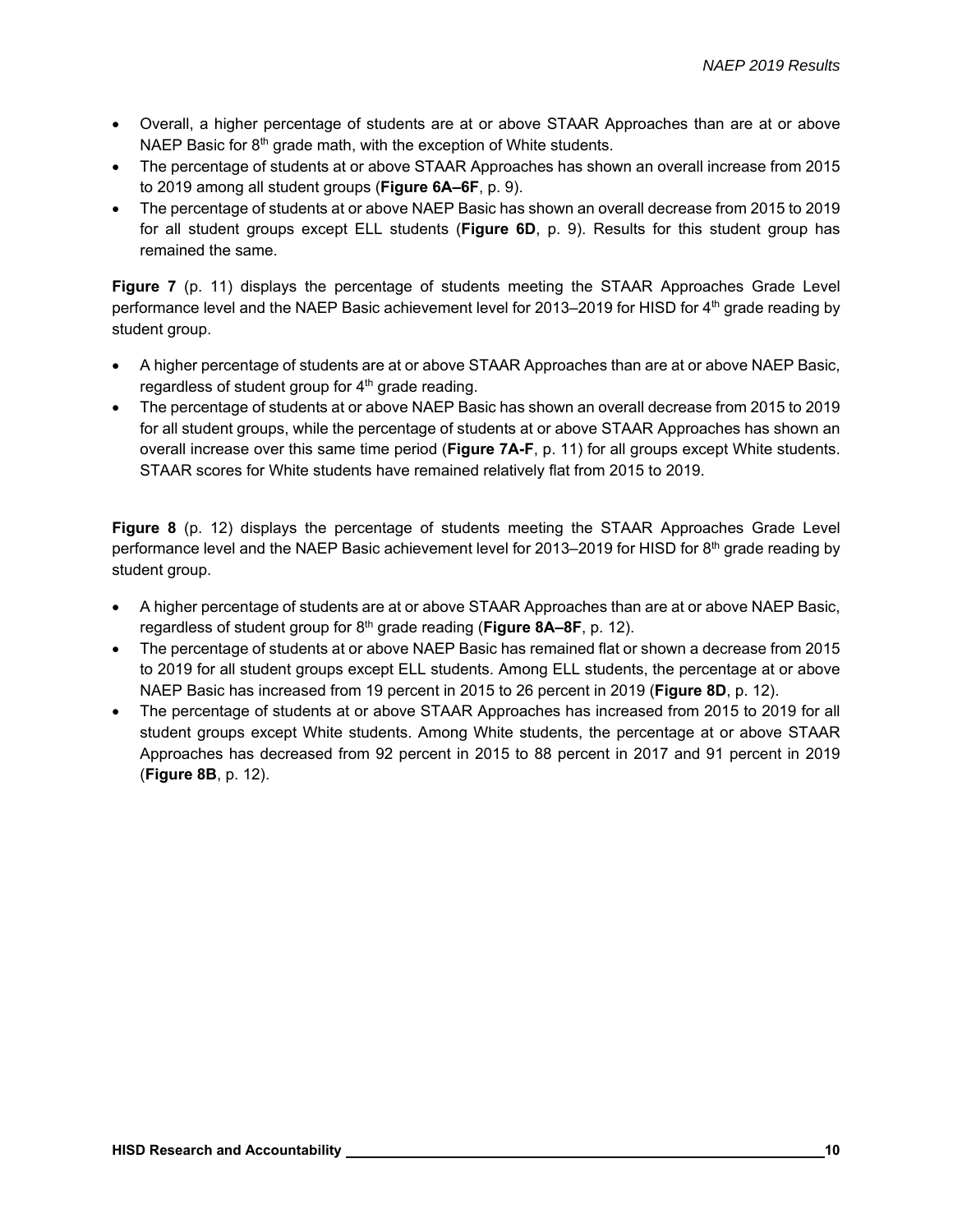

#### **Figure 7: Reading Grade 4, 2013–2019**

Sources: U.S. Department of Education, Institute of Educational Sciences, National Center for Education Statistics, National Assessment of Educational Progress (NAEP), 2019 Reading Assessment. TEA-ETS STAAR Student Data Files; various years.

Notes: Observed differences may not be statistically significant. Due to the removal of STAAR L and A in 2017, prior years' results have been updated to include STAAR L and A test versions. By commissioner's rule, the Level II Phase-in 1 Satisfactory Standard was increased to the Level II 2016 Satisfactory Progression Standard for the 2015–2016 school year. The planned standard phase-in process was halted during the 2016–2017 school year, and the Level II 2016 Satisfactory Progression Standard, Final Level II Postsecondary Ready Standard, and Level III Advanced Standard were renamed to the Approaches, Meets, and Masters Grade Level Standards, respectively. Therefore, the standards for 2017 on are slightly higher than those applied prior to 2016. \*NSLP: National School Lunch Program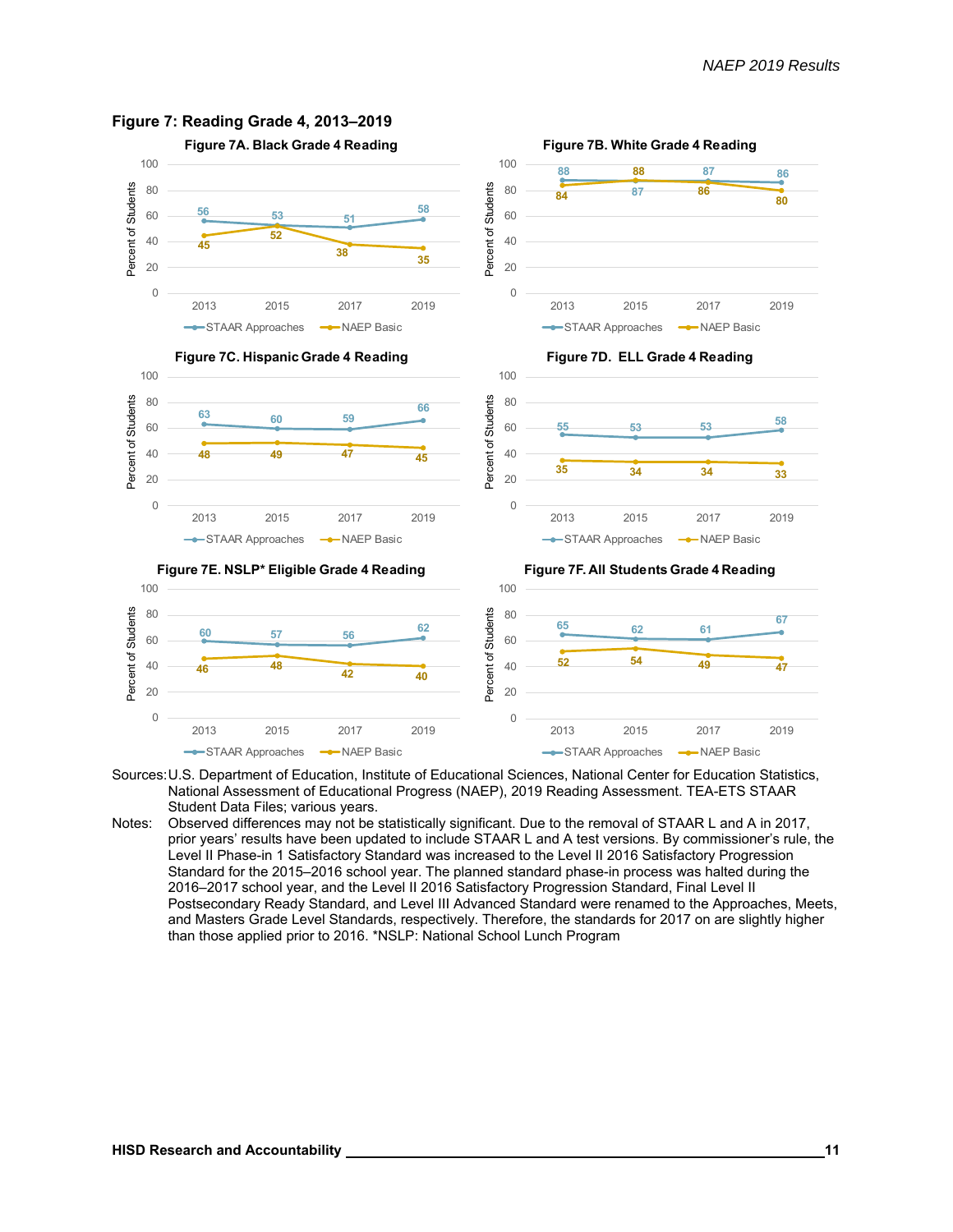

#### **Figure 8: Reading Grade 8, 2013–2019**

Sources: U.S. Department of Education, Institute of Educational Sciences, National Center for Education Statistics, National Assessment of Educational Progress (NAEP), 2019 Reading Assessment. TEA-ETS STAAR Student Data Files; various years.

Notes: Observed differences may not be statistically significant. Due to the removal of STAAR L and A in 2017, prior years' results have been updated to include STAAR L and A test versions. By commissioner's rule, the Level II Phase-in 1 Satisfactory Standard was increased to the Level II 2016 Satisfactory Progression Standard for the 2015–2016 school year. The planned standard phase-in process was halted during the 2016–2017 school year, and the Level II 2016 Satisfactory Progression Standard, Final Level II Postsecondary Ready Standard, and Level III Advanced Standard were renamed to the Approaches, Meets, and Masters Grade Level Standards, respectively. Therefore, the standards for 2017 on are slightly higher than those applied prior to 2016. \*NSLP: National School Lunch Program

#### **Does Houston Look Like Other TUDAs?**

NAEP is not designed to report results for individual students or schools; as such, it is not necessary for every student in every school to take the assessment. Instead, an accurate picture of student performance is obtained by administering NAEP to a sample of students who represent the student population of the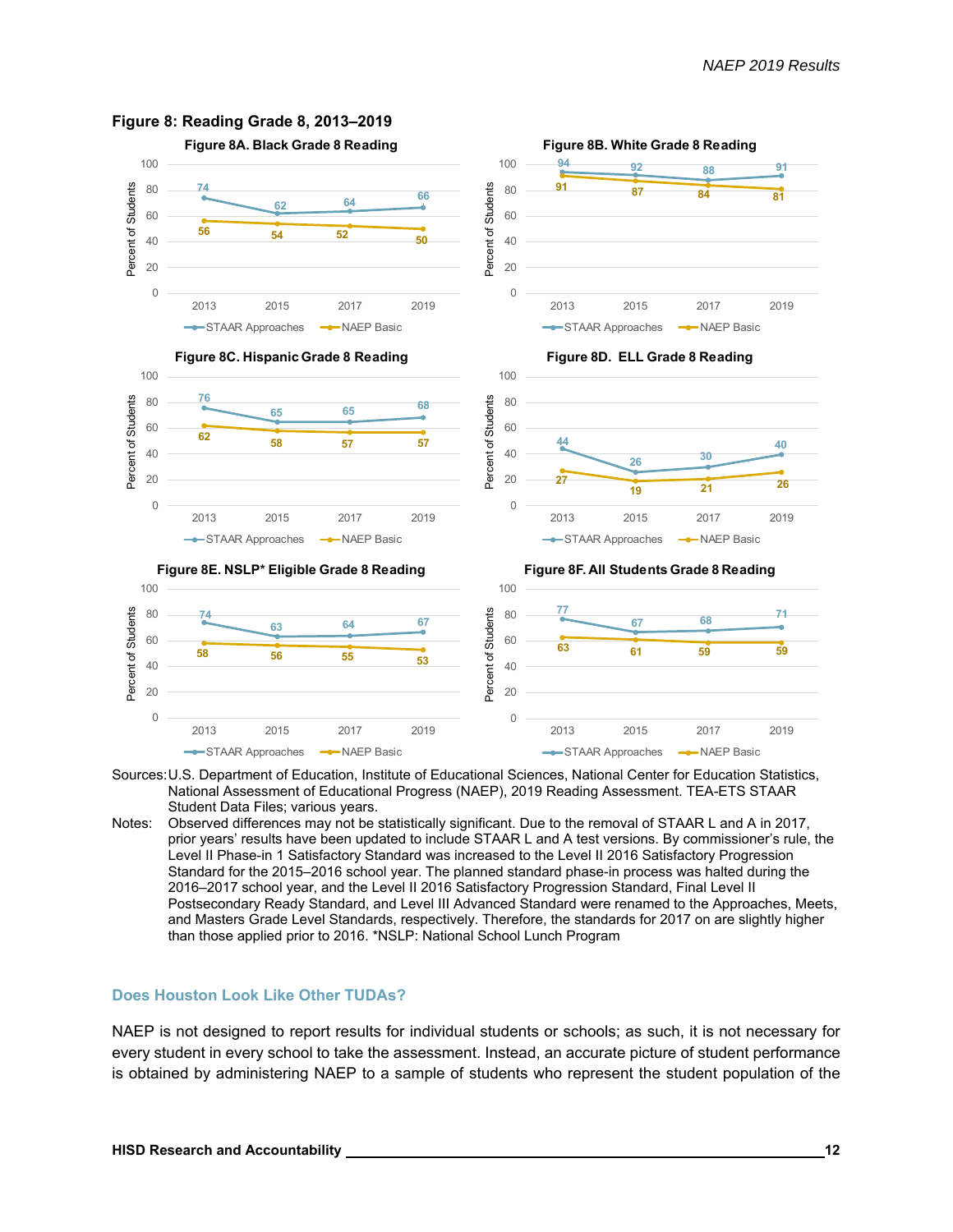nation, individual states, and TUDA districts. All TUDA districts are urban, large city school districts. **Table 1** displays the demographic characteristics of all students selected to participate in the NAEP by jurisdiction.

|                             | Table 1. Characteristics of Public School Students in NAEP by Jurisdiction: 2019 |            |                 |                |                 |               |                 |                |  |
|-----------------------------|----------------------------------------------------------------------------------|------------|-----------------|----------------|-----------------|---------------|-----------------|----------------|--|
|                             | <b>Target</b>                                                                    | # Students | ℅               | $\frac{9}{6}$  | ℅               | $\frac{9}{6}$ | %               | $\frac{9}{6}$  |  |
| <b>Jurisdiction</b>         | <b>Population</b>                                                                | Asse sse d | <b>White</b>    | <b>Black</b>   | <b>Hispanic</b> | <b>NSLP</b>   | <b>SPED</b>     | <b>ELL</b>     |  |
| <b>National Public</b>      | 15,190,000                                                                       | 591,400    | 47              | 20             | 28              | 60            | 14              | 10             |  |
| Albuquerque                 | 26,000                                                                           | 4.400      | 22              | $\overline{2}$ | 66              | 71            | 20              | 19             |  |
| Atlanta                     | 14.000                                                                           | 5,200      | 17              | 72             | 8               | 72            | 15              | $\overline{4}$ |  |
| Austin                      | 22,000                                                                           | 4,500      | 30 <sup>°</sup> | 6              | 57              | 53            | 19              | 27             |  |
| <b>Baltimore City</b>       | 22,000                                                                           | 4,200      | 8               | 79             | 11              | 55            | 17              | 6              |  |
| <b>Boston</b>               | 14,000                                                                           | 5,300      | 15              | 32             | 43              | 72            | 19              | 27             |  |
| Charlotte                   | 46.000                                                                           | 4,300      | 27              | 38             | 26              | 41            | $\overline{9}$  | 12             |  |
| Chicago                     | 106,000                                                                          | 6,900      | $\overline{9}$  | 37             | 49              | 80            | 14              | 18             |  |
| Clark County (NV)           | 94.000                                                                           | 6.900      | 19              | 15             | 59              | 71            | 14              | 18             |  |
| Cleveland                   | 12.000                                                                           | 4,900      | 14              | 59             | 16              | 98            | 19              | 11             |  |
| Dallas                      | 44,000                                                                           | 4,800      | 5               | 20             | 74              | 88            | 10              | 47             |  |
| Denver                      | 26,000                                                                           | 4,400      | 22              | 14             | 58              | 63            | 20              | 29             |  |
| Detroit                     | 14,000                                                                           | 5,000      | $\overline{2}$  | 81             | 15              | 86            | 12              | 14             |  |
| District of Columbia (DCPS) | 12,000                                                                           | 5,200      | 16              | 60             | 21              | 71            | 16              | 10             |  |
| <b>Duval County</b>         | 36,000                                                                           | 4,700      | 34              | 44             | 12              | 54            | $\overline{0}$  | $\mathbf 0$    |  |
| Fort Worth                  | 24,000                                                                           | 4,800      | 10              | 22             | 77              | 88            | 22              | 32             |  |
| Fresno                      | 20,000                                                                           | 4,600      | 9               | 8              | 69              | 86            | 10 <sup>1</sup> | 20             |  |
| Guilford County (NC)        | 20,000                                                                           | 4,400      | 32              | 42             | 36              | 56            | 12              | 11             |  |
| Hillsborough County (FL)    | 64,000                                                                           | 4,500      | 32              | 21             | 39              | 64            | 19              | 10             |  |
| <b>Houston</b>              | 58,000                                                                           | 6.600      | 8               | 24             | 65              | 81            | 8               | 31             |  |
| Jefferson County (KY)       | 28,000                                                                           | 4,600      | 42              | 38             | 10 <sup>1</sup> | 62            | 11              | $\overline{7}$ |  |
| Los Angeles                 | 132,000                                                                          | 7,100      | $\overline{9}$  | 6              | 78              | 68            | 12              | 18             |  |
| Miami-Dade                  | 100,000                                                                          | 7,000      | 8               | 18             | 73              | 72            | 12              | 17             |  |
| Milwaukee                   | 22,000                                                                           | 4,400      | 11              | 52             | 27              | 83            | 16              | 12             |  |
| New York City               | 280,000                                                                          | 7,200      | 15              | 24             | 41              | 73            | 20              | 14             |  |
| Philadelphia                | 31,000                                                                           | 4,400      | 13              | 49             | 22              | 71            | 14              | 11             |  |
| San Diego                   | 37,000                                                                           | 4,300      | 25              | $\overline{7}$ | 46              | 59            | 13              | 19             |  |
| Shelby County (TN)          | 30,000                                                                           | 4,500      | 8               | 72             | 17              | 55            | 8               | 8              |  |

Sources: U.S. Department of Education, Institute of Educational Sciences, National Center for Education Statistics, National Assessment of Educational Progress (NAEP), 2019 Reading Assessment and 2019 Mathematics Assessment

Notes: The Target Population is rounded to the nearest thousand. The Number of Students Assessed is rounded to the nearest hundred.

- A total of 6,600 HISD students were assessed.
- Of all jurisdictions, HISD was in the top 25 percent for the highest percentage of Hispanic students (65%) and had the third highest percentage of ELL students (31%).
- HISD was in the top 25 percent for the highest percentage of students eligible for the National School Lunch Program (NSLP), with 81 percent of students reported as eligible for the NSLP.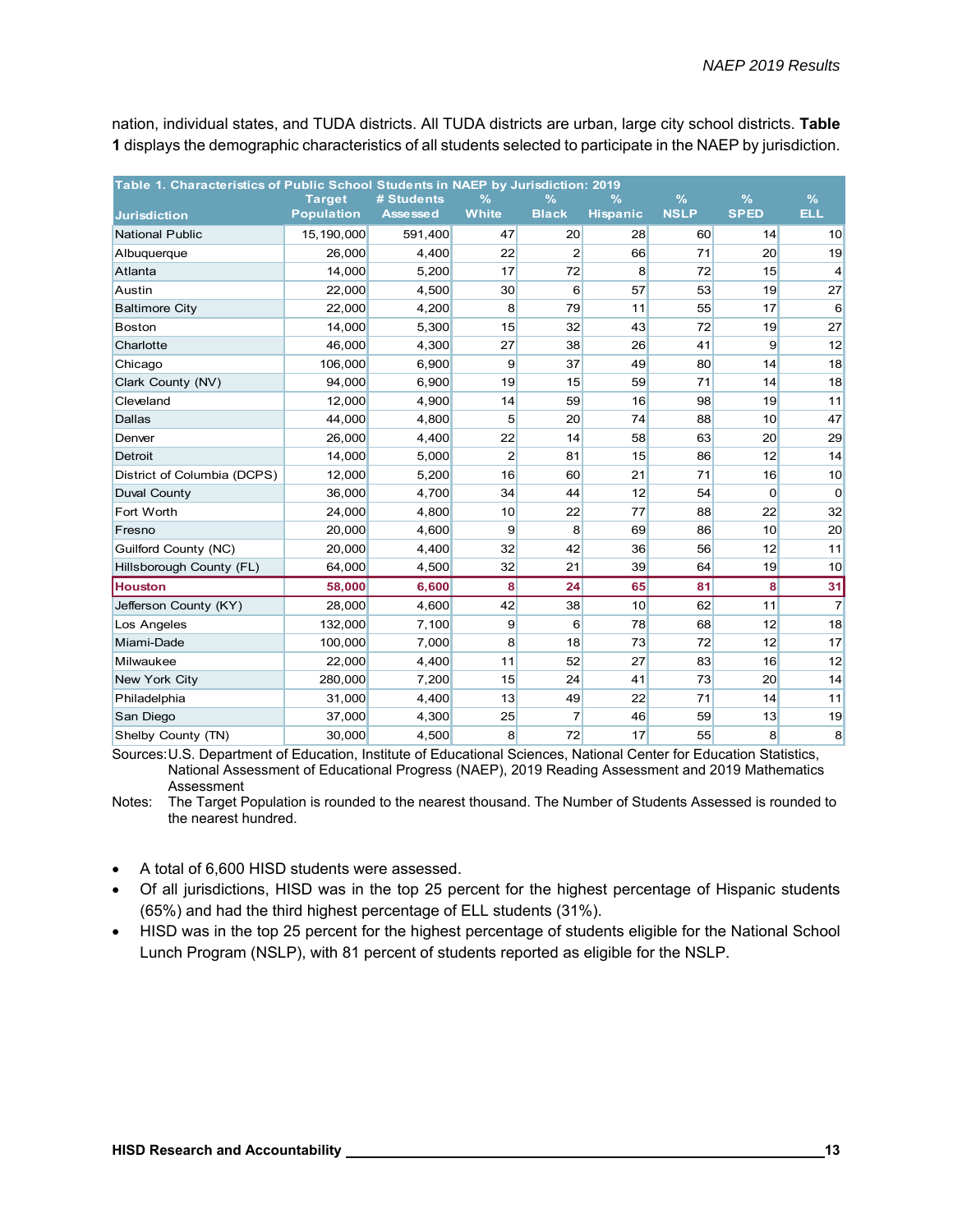#### **How Does Houston Compare To Other TUDA Districts in Performance?**

**Table 2** displays HISD's performance rank among TUDA districts by student group for grades 4 and 8 reading and grades 4 and 8 math for the 2017 and 2019 reporting years. The change in ranking is also displayed.

| Table 2. Houston ISD Performance Rank Among TUDA Districts by Student Group |     |       |  |              |                  |       |              |       |                        |       |       |             |      |       |       |       |                                                                                                       |
|-----------------------------------------------------------------------------|-----|-------|--|--------------|------------------|-------|--------------|-------|------------------------|-------|-------|-------------|------|-------|-------|-------|-------------------------------------------------------------------------------------------------------|
|                                                                             | All |       |  | <b>Black</b> |                  |       | <b>White</b> |       | <b>Hispanic</b><br>ELI |       |       | <b>NSLP</b> |      |       |       |       |                                                                                                       |
|                                                                             |     |       |  |              |                  |       |              |       |                        |       |       |             |      |       |       |       | 2017 2019 Change 2017 2019 Change 2017 2019 Change 2017 2019 Change 2017 2019 Change 2017 2019 Change |
| Math Grade 4                                                                | 8   | $8*$  |  | -5*          |                  | $-2$  | 4*           | $4^*$ |                        | 6*    |       | ۰.          |      | $5*$  | $6*$  | 6*    |                                                                                                       |
| Math Grade 8                                                                | 11  | $10*$ |  | つ*           | $\overline{7}$ * | $-57$ |              | $2^*$ |                        | г.    | 6*    | - 1         | ີ    |       | ŋ*    | 5     | $-3$                                                                                                  |
| Reading Grade 4                                                             | 19  | $19*$ |  | $17*$        | 18               | -1    |              | $12*$ | -5                     | 16    | $14*$ |             | $9*$ | $10*$ | $18*$ | 18*   | $\overline{0}$                                                                                        |
| Reading Grade 8                                                             |     | $16*$ |  | 15           | $14*$            |       | $11*$        | $9*$  |                        | $20*$ | $14*$ | 6           | 12   | $7*$  | $15*$ | $14*$ |                                                                                                       |

Source: U.S. Department of Education, Institute of Educational Sciences, National Center for Education Statistics, National Assessment of Educational Progress (NAEP), 2019 Reading Assessment and 2019 Mathematics Assessment

Note: \* indicates HISD is "tied" with one or more TUDA districts.

- For 4<sup>th</sup> grade math, HISD's rank among TUDA districts declined for Black, Hispanic, and ELL students.
- For 8<sup>th</sup> grade math, HISD's rank among TUDA districts declined for Black, Hispanic, and NSLP students, and improved for all, White, and ELL students.
- For 4<sup>th</sup> grade reading, HISD's rank among TUDA districts declined for Black, White, and ELL students, and increased for Hispanic students.
- For 8<sup>th</sup> grade reading, HISD's rank among TUDA districts improved for all student groups.

**Figure 9** shows the average scale scores for math for grades 4 and 8 for all students in all TUDA districts, as well as National Public, Large City, and Texas.

**Figure 9B. Math Grade 8 All Students**

#### **Figure 9. Math All Students TUDA Comparisons 2019**

#### **Figure 9A. Math Grade 4 All Students**

#### **205 215 216 217 218 224 224 228 230 231 232 232 232 233 234 235 235** Dallas **ceperare ereretereneren 235 235 235 235 236** National Public **1888812888828882888288 240 242** Austin **eterstererererererererererere 243 244 244 246 246** Detroit Milwaukee Baltimore Philadelphia Cleveland Fresno Los Angeles Shelby County (TN) Albuquerque New York City Atlanta Chicago Jefferson County (KY) Fort Worth Boston Large City Clark County (NV) Denver District of Columbia (DCPS) Houston Guilford County (NC) San Diego Hillsborough County (FL) Texas Duval County Charlotte-Mecklenburg Miami-Dade **Houston**<br> **Houston**<br> **Denver**<br> **Denver**<br> **Denver**<br> **Denver**<br> **Denver**<br> **Denver**<br> **Denver**<br> **Denver**<br> **Denver**<br> **Denver**<br> **Example 10**<br> **Example 10**<br> **Example 10**<br> **Example 10**<br> **Example 10**<br> **Example 10**<br> **PERP 10**<br> **EXAM 252 253 254 254 256 261 264 264 264 Fort Worth MARKARAMARAMAN 265 265 267 268 269 272 273 273 274 274 274 275 275 276 276 279 280** Texas *viirriririririri* 280 National Public **777777777777777** 281 Austin **BRANGER BRANGER BRAND 282 283 288** Detroit Milwaukee Cleveland Baltimore Fresno Philadelphia Los Angeles Dallas Shelby County (TN) Albuquerque Atlanta District of Columbia (DCPS) Clark County (NV) Jefferson County (KY) New York City Large City Duval County Houston **Houston** Chicago Denver Hillsborough County (FL) Miami-Dade Boston Guilford County (NC) San Diego Charlotte-Mecklenburg

Source: U.S. Department of Education, Institute of Educational Sciences, National Center for Education Statistics, National Assessment of Educational Progress (NAEP), 2019 Mathematics Assessment Note: Observed differences may not be statistically significant.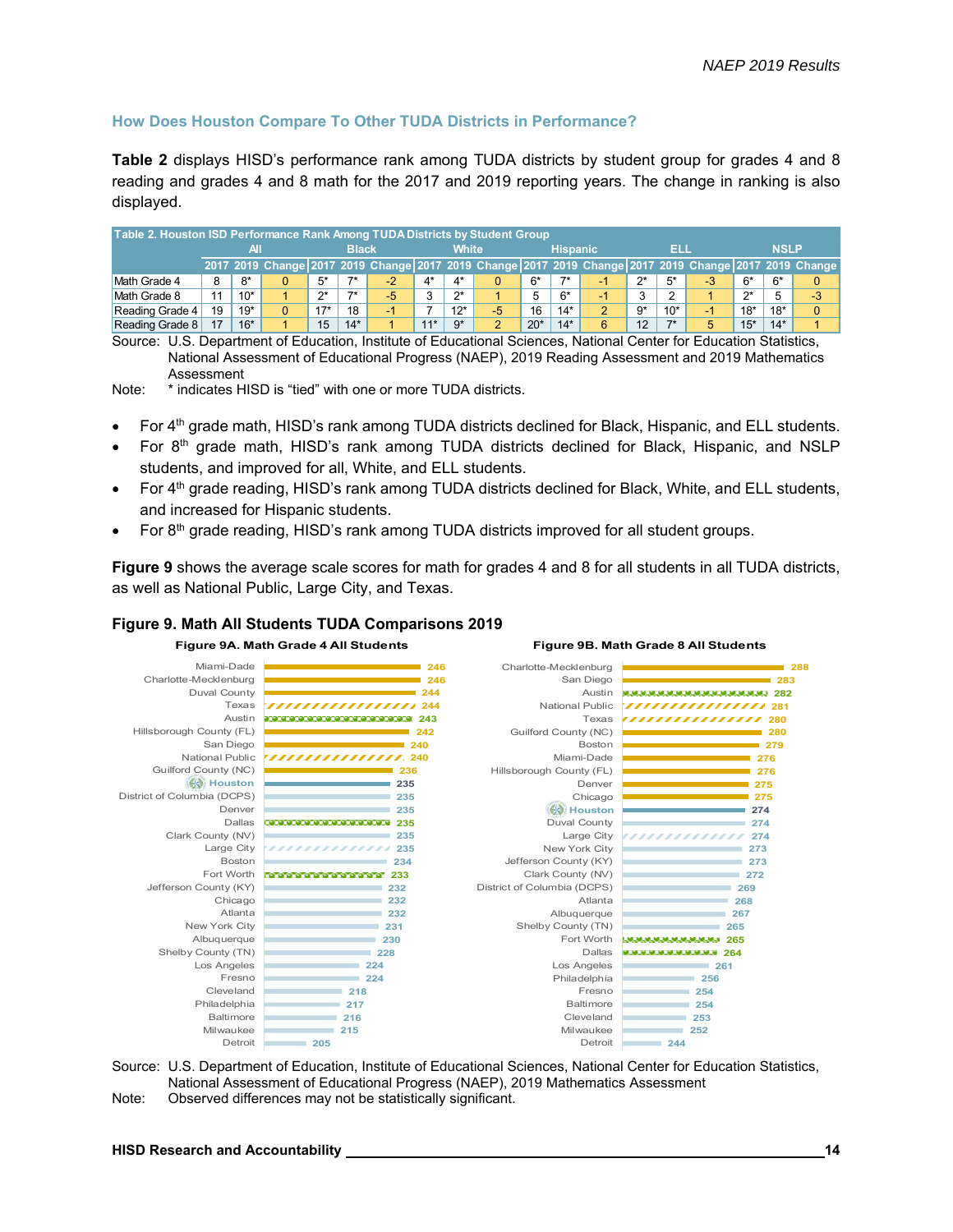• For 4<sup>th</sup> grade math (**Figure 9A**), Houston had the seventh highest scale score (235) and was ranked eighth among TUDA districts. For 8<sup>th</sup> grade math (Figure 9B), Houston had the eighth highest scale score (274) and was ranked tenth among all TUDA districts. For both grades 4 and 8, HISD's scores were the same or higher than Dallas, Fort Worth, and Large City, but below those of Austin, National Public, and the state of Texas.



#### **Figure 10. Math Grade 4 TUDA Comparisons by Student Group**

Source: U.S. Department of Education, Institute of Educational Sciences, National Center for Education Statistics, National Assessment of Educational Progress (NAEP), 2019 Mathematics Assessment Note: Observed differences may not be statistically significant.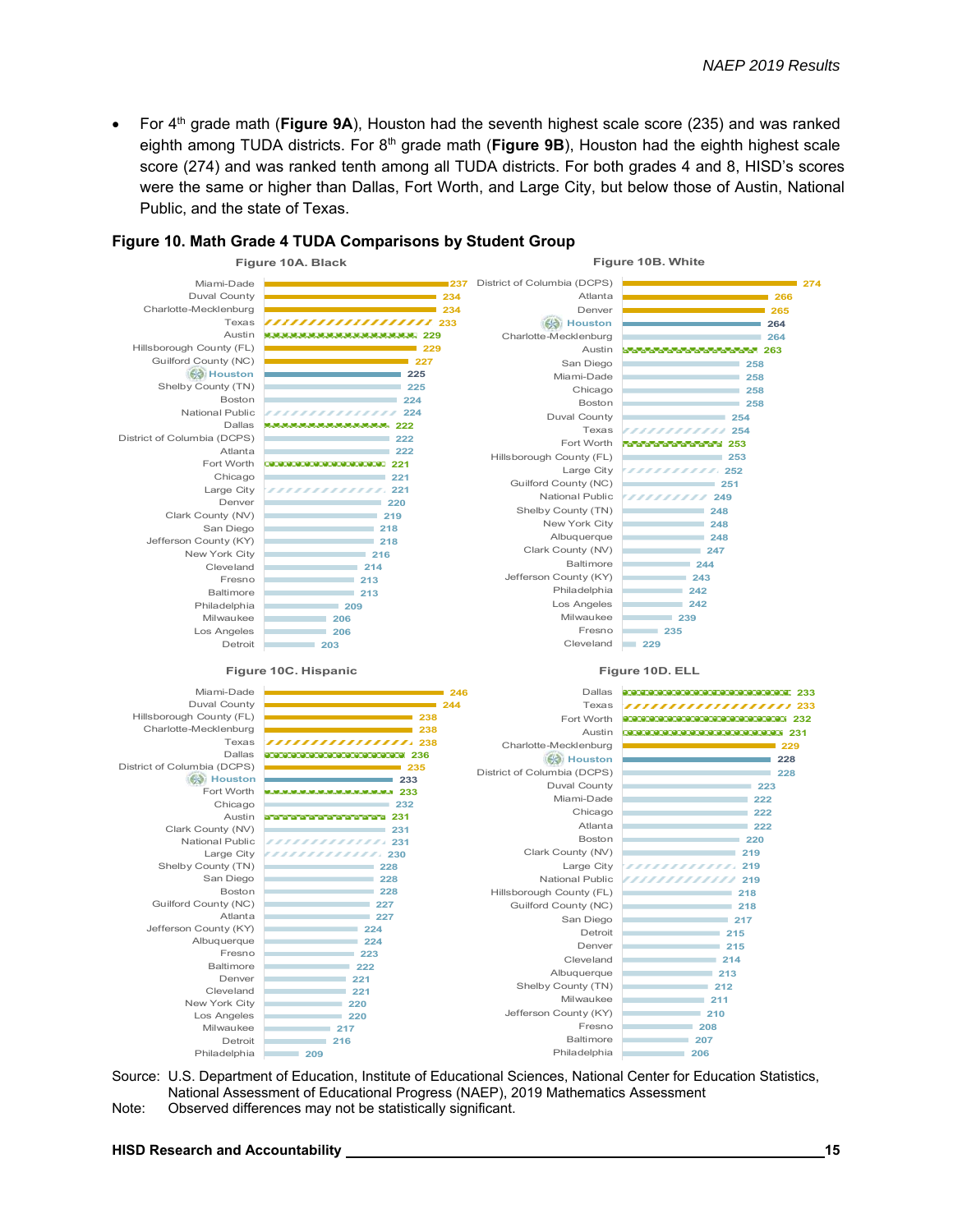**Figure 10** (p. 15) shows the average scale score for 4<sup>th</sup> grade math for Black, White, Hispanic, and ELL students in all TUDA districts, as well as National Public, Large City, and Texas.

- Black students (**Figure 10A**) in HISD had the fifth highest average scale score (ranked seventh among TUDA districts), and White students (**Figure 10B**) ranked fourth among all TUDA districts.
- Hispanic students (**Figure 10C**) in HISD had the sixth highest average scale score (ranked seventh among TUDA districts), while ELL students (**Figure 10D**) in Houston had the fifth highest score among TUDA districts.

**Figure 11** (p. 17) shows the average scale score for  $8<sup>th</sup>$  grade math for Black, White, Hispanic, and ELL students in all TUDA districts, as well as National Public, Large City, and Texas.

- Black students (**Figure 11A**) in HISD had the sixth highest average scale score and were ranked seventh among TUDA districts.
- White students (**Figure 11B**) ranked second among TUDA districts.
- Hispanic students (**Figure 11C**) in HISD ranked sixth among TUDA districts, and ELL students (**Figure 11D**) in Houston ranked second, just under Dallas ISD.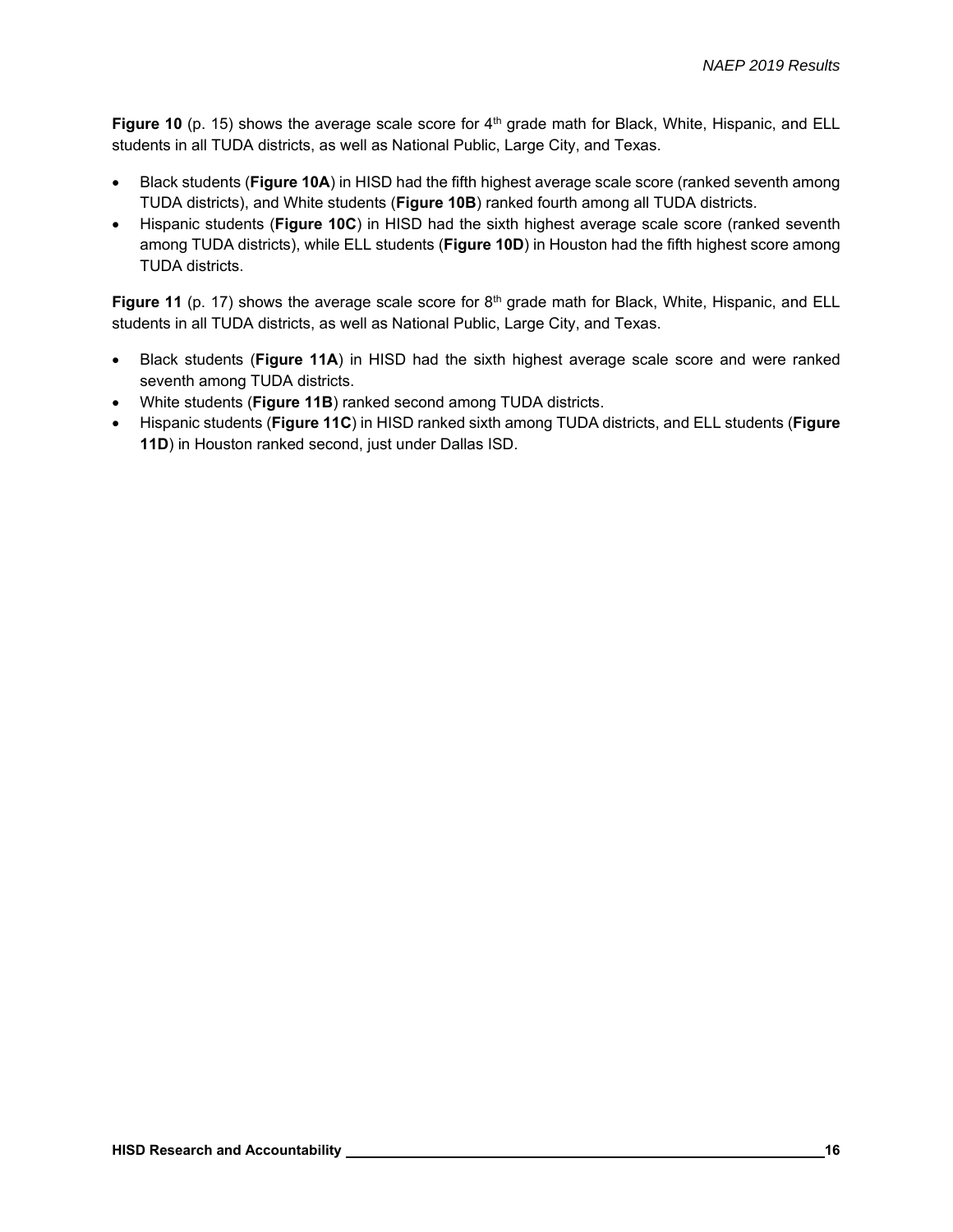



Source: U.S. Department of Education, Institute of Educational Sciences, National Center for Education Statistics, National Assessment of Educational Progress (NAEP), 2019 Mathematics Assessment

Note: Observed differences may not be statistically significant.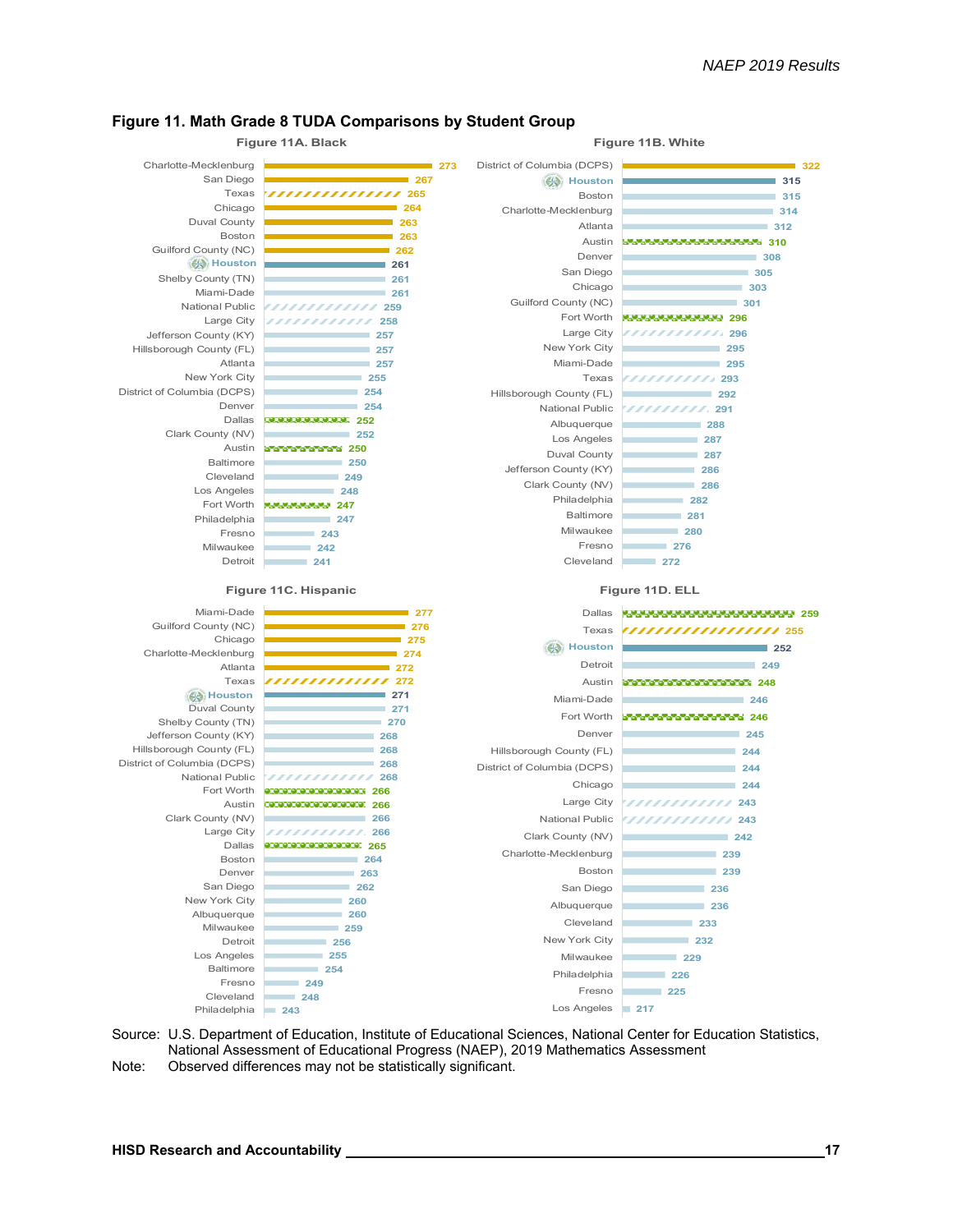**Figure 12** shows the average scale scores for math for grades 4 and 8 for students eligible for the National School Lunch Program (NSLP) in all TUDA districts, as well as National Public, Large City, and Texas.

- Fourth grade math students in HISD (**Figure 12A**) ranked sixth among all TUDA districts. HISD students had an average scale score of 230, which was the same as Fort Worth and higher than Austin, National Public, and Large City.
- Eighth grade math students in HISD (**Figure 12B**) had the fourth highest average scale score of 268 and were ranked fifth among TUDA districts, which was higher than Fort Worth, Dallas, Austin, National Public, and Large City.



#### **Figure 12. Math TUDA Comparisons by Eligibility for National School Lunch Program (NSLP)**

Source: U.S. Department of Education, Institute of Educational Sciences, National Center for Education Statistics, National Assessment of Educational Progress (NAEP), 2019 Mathematics Assessments Note: Observed differences may not be statistically significant.

**Figure 13** (p. 19) shows the average scale scores for reading for grades 4 and 8 for all students in all TUDA districts, as well as National Public, Large City, and Texas.

- For 4<sup>th</sup> grade reading (Figure 13A), HISD was ranked 19<sup>th</sup> among the 27 TUDA districts. HISD's average scale score of 204 was better than six other districts including Dallas, and the same as two other districts, including Fort Worth.
- For 8<sup>th</sup> grade reading (Figure 13B), HISD was ranked 16<sup>th</sup> among the 27 TUDA districts. HISD's average scale score of 249 was better than nine other districts including Dallas and Fort Worth, and the same as two other districts.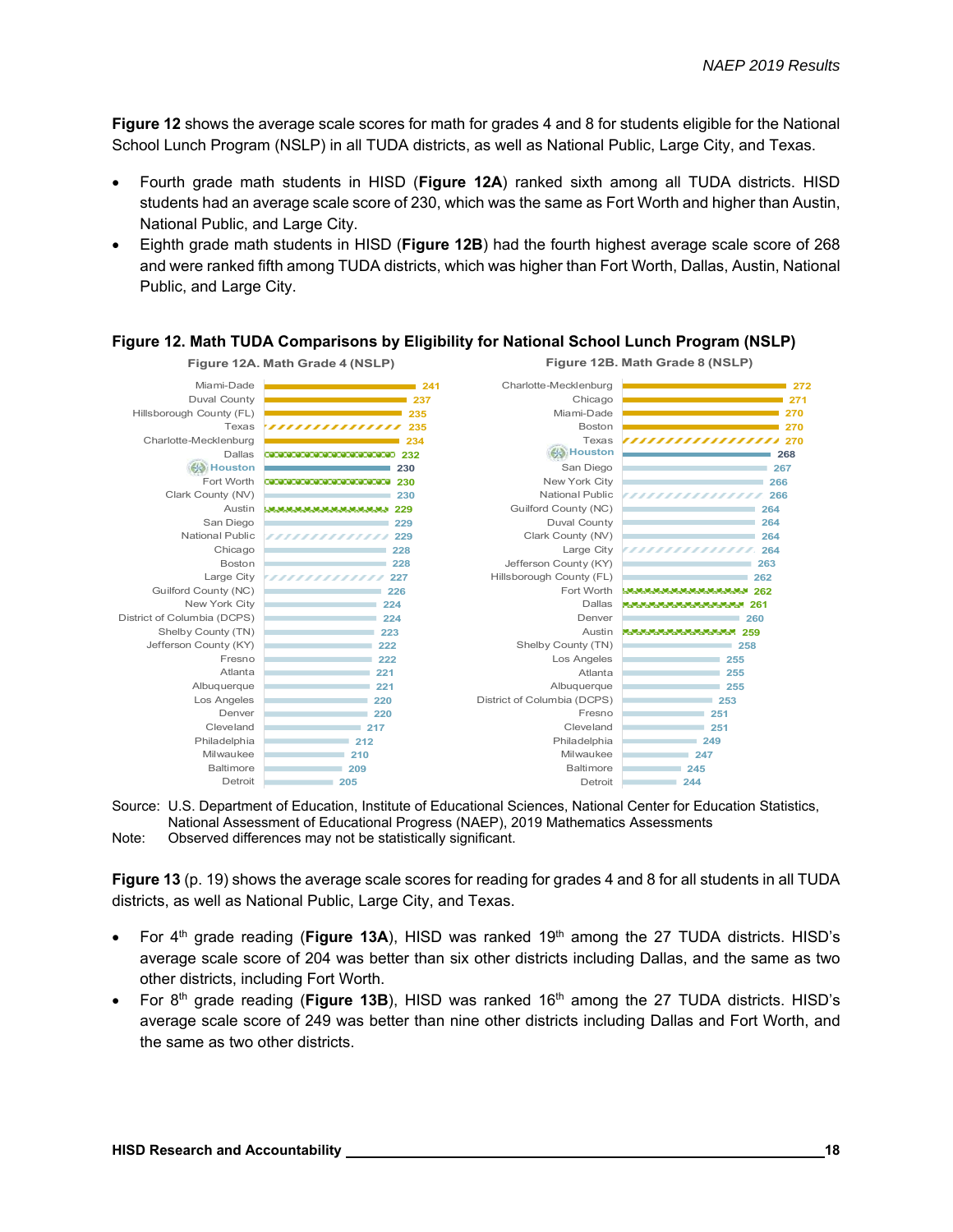

#### **Figure 13. Reading All Students TUDA Comparisons 2019**

Source: U.S. Department of Education, Institute of Educational Sciences, National Center for Education Statistics, National Assessment of Educational Progress (NAEP), 2019 Reading Assessment Note: Observed differences may not be statistically significant.

The fourth grade reading average scale score for HISD for all students was lower than most TUDA districts. However, when examined by student group, the scores show some positive trends. **Figure 14** (p. 20) shows the average scale scores for 4<sup>th</sup> grade reading for Black, White, Hispanic, and ELL students in all TUDA districts, as well as National Public, Large City, and Texas.

- Black students (**Figure 14A**) in Houston did better than eight other TUDA districts, including Fort Worth.
- White students (**Figure 14B**) in Houston had the tenth highest average scale score of 233, which was the same as Fort Worth and higher than the state of Texas, Large City, and National Public.
- Hispanic students (**Figure 14C**) in Houston did better than eight other TUDA districts, including Dallas, and had the same average scale score of 202 as five other districts, including Fort Worth and Austin.
- ELL students (**Figure 14D**) in Houston had the eighth highest average scale score of 192, which was the same as three other districts and was higher than National Public and Large City populations.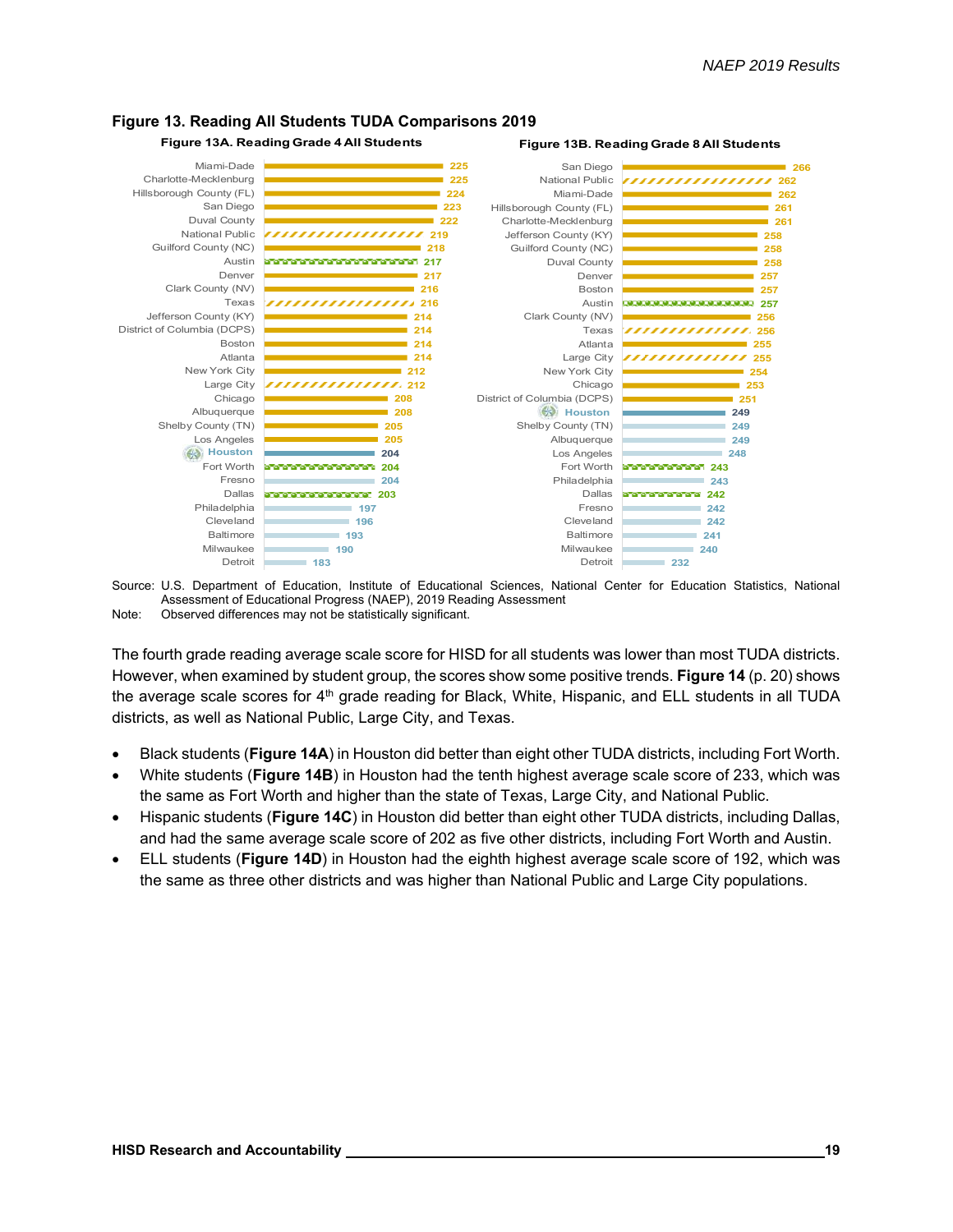

#### **Figure 14. Reading Grade 4 TUDA Comparisons by Student Group**

Source: U.S. Department of Education, Institute of Educational Sciences, National Center for Education Statistics, National Assessment of Educational Progress (NAEP), 2019 Reading Assessment

Note: Observed differences may not be statistically significant.

Philadelphia 185

**173**

New York City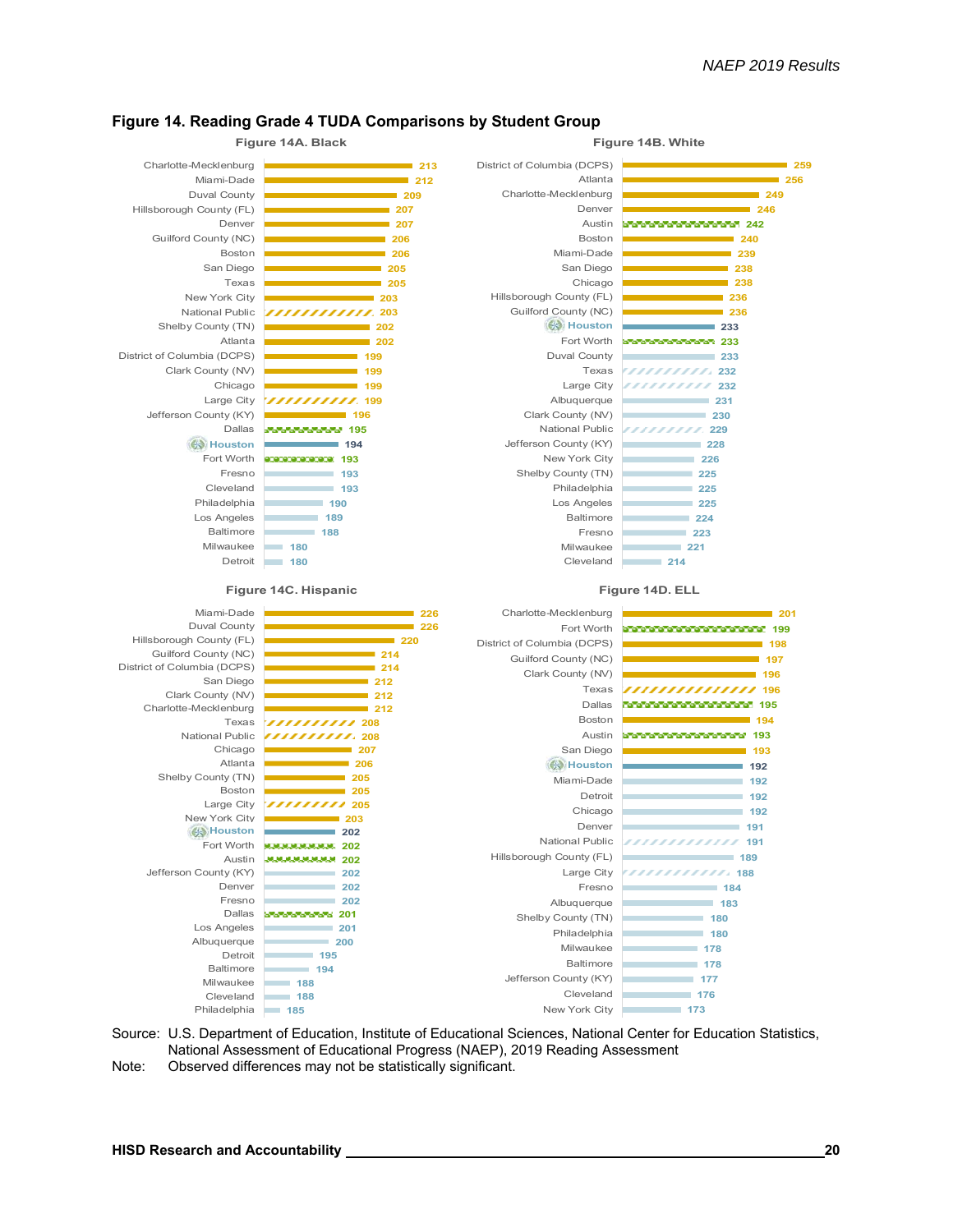

#### **Figure 15. Reading Grade 8 TUDA Comparisons by Student Group**

Source: U.S. Department of Education, Institute of Educational Sciences, National Center for Education Statistics, National Assessment of Educational Progress (NAEP), 2019 Reading Assessment

Note: Observed differences may not be statistically significant.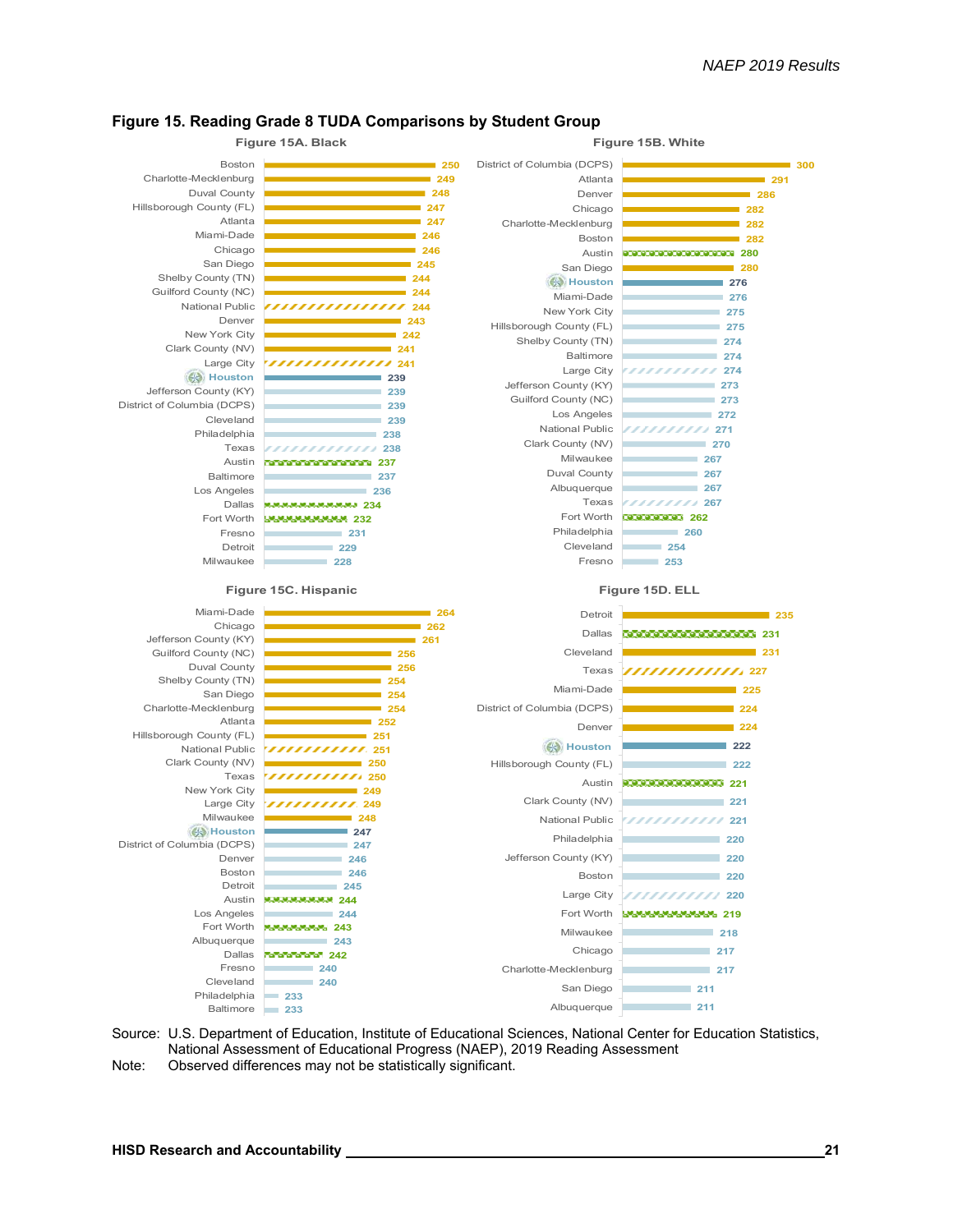The  $8<sup>th</sup>$  grade reading average scale score for HISD for all students was lower than most TUDA districts (Figure 13B, p. 19). **Figure 15** (p. 21) shows the average scale scores for 8th grade reading for Black, White, Hispanic, and ELL students in all TUDA districts, as well as National Public, Large City, and Texas.

- Black students (**Figure 15A**, p. 21) in HISD performed better than nine other TUDA districts including Austin, Dallas, and Fort Worth, and the same as three other districts.
- White students (**Figure 15B**, p. 21) in HISD had an average scale score of 276, which was ranked ninth, along with Miami-Dade.
- Hispanic students (**Figure 15C**, p. 21) in HISD ranked higher than twelve other districts, including Austin, Fort Worth, and Dallas, and was tied with one other district. This shows an improvement in ranking from the 2017 reporting year, when HISD was ranked six places lower.
- ELL students (**Figure 15D**, p. 21) in HISD ranked higher than eleven districts, the same as one other district, and lower than six other districts. This shows an improvement in ranking from the 2017 reporting year, when HISD was ranked five places lower.

**Figure 16** shows the average scale scores for reading for grades 4 and 8 for students eligible for the National School Lunch Program (NSLP) in all TUDA districts, as well as National Public, Large City, and Texas.

- Fourth grade reading NSLP students (**Figure 16A**) in HISD had an average scale score of 198, which was the same as one other TUDA district and higher than eight other districts. This score was higher than Dallas and Austin, but lower than Fort Worth, National Public, the state of Texas, and Large City.
- Eighth grade reading NSLP students (**Figure 16B**) in HISD performed better than twelve other TUDA districts including Austin, Dallas, and Fort Worth, and the same as one other district.

#### **Figure 16. Reading TUDA Comparisons by Eligibility for National School Lunch Program (NSLP)**



- Source: U.S. Department of Education, Institute of Educational Sciences, National Center for Education Statistics, National Assessment of Educational Progress (NAEP), 2019 Reading Assessments
- Note: Observed differences may not be statistically significant.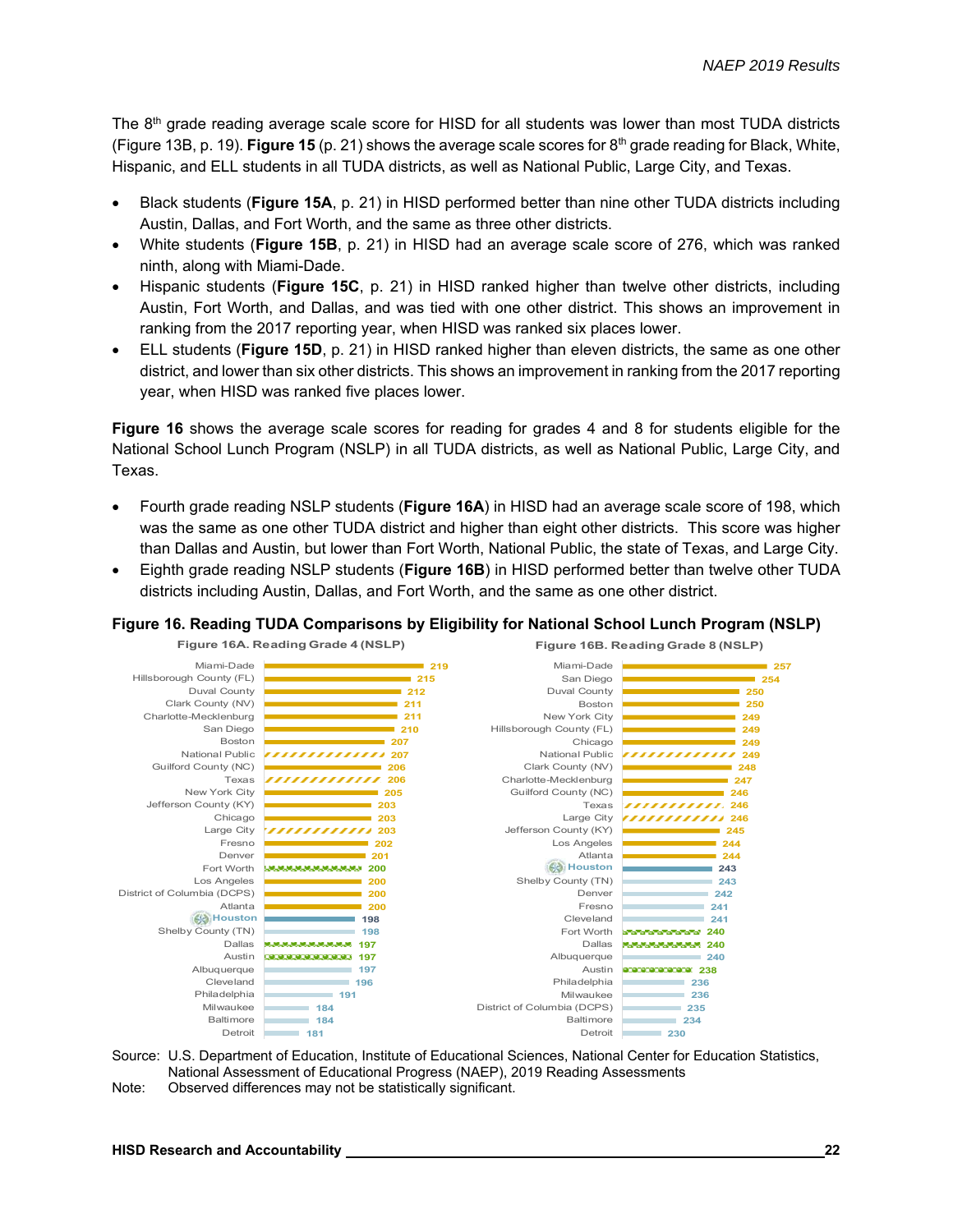#### **Where in HISD Was the NAEP Administered?**

HISD had a total of 176 campuses with students in grade 4; of those, 52% (n=91) were assessed on the 4th grade NAEP. As can be seen in **Table 3**, most campuses district-wide with students in grade 4 were assigned to the West School Office (29%), and the least campuses with students in grade 4 were assigned to the Achieve 180 School Office (8%). A similar distribution can be seen for campuses assessed on the 4<sup>th</sup> grade NAEP, with 31% of campuses in the West School Office and 7% of campuses in the Achieve 180 School Office.

HISD had a total of 69 campuses with students in grade 8; of those, 72% ( $n=50$ ) were assessed on the 8<sup>th</sup> grade NAEP. Most campuses district-wide with students in grade 8 were assigned to the West School Office (33%), and the least campuses with students in grade 8 were assigned to the South School Office (4%). A similar distribution can be seen for campuses assessed on the  $8<sup>th</sup>$  grade NAEP, with 32% of campuses in the West School Office and 6% of campuses in the South School Office.

| Table 3. Distribution of Campuses by School Office District-Wide and by NAEP<br><b>Administration</b> |     |                          |    |                     |    |                                 |    |                     |  |
|-------------------------------------------------------------------------------------------------------|-----|--------------------------|----|---------------------|----|---------------------------------|----|---------------------|--|
| <b>School</b>                                                                                         |     | District-wide<br>Grade 4 |    | <b>NAEP Grade 4</b> |    | <b>District-wide</b><br>Grade 8 |    | <b>NAEP Grade 8</b> |  |
| <b>Office</b>                                                                                         | N   | %                        | N  | ℅                   | N  | %                               | N  | %                   |  |
| A <sub>180</sub>                                                                                      | 14  | 8%                       | 6  | 7%                  | 19 | 28%                             | 12 | 24%                 |  |
| <b>North</b>                                                                                          | 32  | 18%                      | 17 | 19%                 | 5  | 7%                              | 5  | 10%                 |  |
| Northwest                                                                                             | 22  | 13%                      | 9  | 10%                 | 12 | 17%                             | 8  | 16%                 |  |
| South                                                                                                 | 30  | 17%                      | 14 | 15%                 | 3  | 4%                              | 3  | 6%                  |  |
| East                                                                                                  | 27  | 15%                      | 17 | 19%                 | 7  | 10%                             | 6  | 12%                 |  |
| West                                                                                                  | 51  | 29%                      | 28 | 31%                 | 23 | 33%                             | 16 | 32%                 |  |
| <b>Total</b>                                                                                          | 176 |                          | 91 |                     | 69 |                                 | 50 |                     |  |

Sources: Campus Information List (CIL), 2018–2019 school year; District Schools Selected for NAEP and/or TIMSS 2019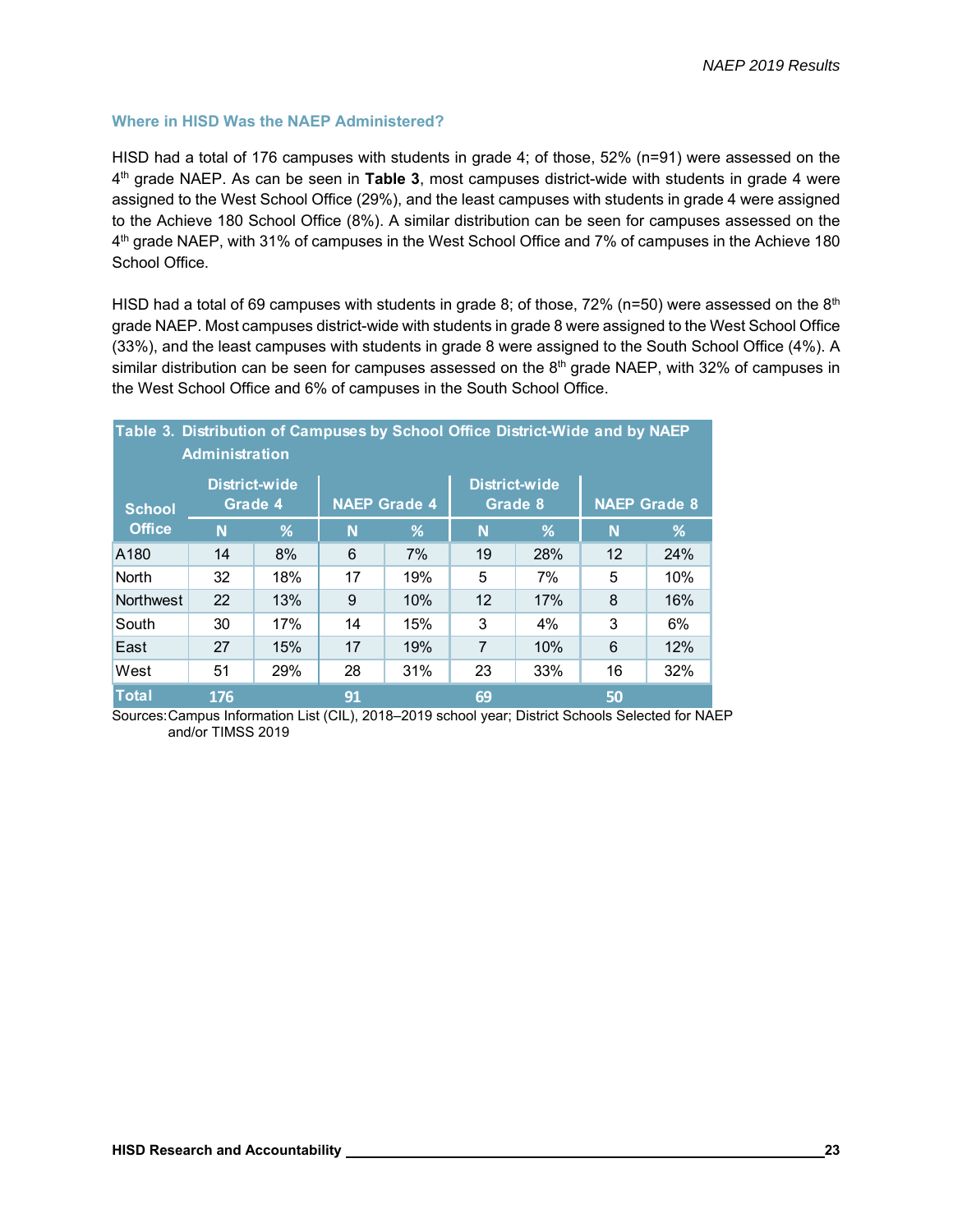| Table 4. NAEP Grade 4 Participating Campuses 2019 |                                |                                  |                         |                                |                                  |
|---------------------------------------------------|--------------------------------|----------------------------------|-------------------------|--------------------------------|----------------------------------|
|                                                   |                                | <b>Board</b>                     |                         |                                | <b>Board</b>                     |
| <b>School Name</b>                                | <b>School</b><br><b>Office</b> | <b>Member</b><br><b>District</b> | <b>School Name</b>      | <b>School</b><br><b>Office</b> | <b>Member</b><br><b>District</b> |
|                                                   |                                |                                  |                         |                                |                                  |
| Foerster                                          | Achieve 180                    | District IX                      | Smith                   | Northwest                      | District II                      |
| Gregory-Lincoln<br>PK-8                           | Achieve 180                    | District VIII                    | Wainwright              | Northwest                      | District I                       |
| Hilliard                                          | Achieve 180                    | District II                      | Almeda<br>Bastian       | South<br>South                 | District IX<br>District IV       |
| Mading                                            | Achieve 180                    | District IV                      | <b>Brookline</b>        | South                          | District III                     |
| Wesley                                            | Achieve 180                    | District II                      | DeAnda                  | South                          | District III                     |
| Woodson                                           | Achieve 180                    | District IX                      | Golfcrest               | South                          | District III                     |
| Bonner                                            | East                           | District III                     | Gregg                   | South                          | District III                     |
| Cage                                              | East                           | District VIII                    | Grissom                 | South                          | District IX                      |
| Carrillo                                          | East                           | District VIII                    | Hobby                   | South                          | District IX                      |
| Crespo                                            | East                           | District III                     | Lockhart                | South                          | District IV                      |
| DeZavala                                          | East                           | District III                     | Mitchell                | South                          | District III                     |
| Gallegos                                          | East                           | District III                     | Montgomery              | South                          | District IX                      |
| Harris, JR                                        | East                           | District III                     | Reagan Ed Center        |                                |                                  |
| Harris, RP                                        | East                           | <b>District VIII</b>             | PK-8                    | South                          | District IX                      |
| Lantrip                                           | East                           | District VIII                    | Whidby                  | South                          | District IV                      |
| Lewis                                             | East                           | District III                     |                         |                                |                                  |
| Park Place                                        | East                           | District III                     | Windsor Village         | South                          | District IX                      |
| Patterson                                         | East                           | District III                     | Ashford                 | West                           | District VI                      |
| Port Houston                                      | East                           | District VIII                    | Askew                   | West                           | District VI                      |
| Robinson                                          | East                           | District VIII                    | Benavidez               | West                           | District VII                     |
| Southmayd                                         | East                           | District III                     | <b>Braeburn</b>         | West                           | District V                       |
| Tijerina                                          | East                           | District VIII                    | Condit                  | West                           | District V                       |
| Whittier                                          | East                           | District VIII                    | Daily                   | West                           | District VI                      |
| <b>Burbank</b>                                    | North                          | District I                       | Elrod                   | West                           | District V                       |
| Codwell                                           | North                          | District IV                      | Energized               | West                           | District V                       |
| Cook                                              | North                          | District II                      | Fondren                 | West                           | District IX                      |
| Coop                                              | North                          | District II                      | Gross                   | West                           | District IX                      |
| De Chaumes                                        | North                          | District I                       | Longfellow              | West                           | District V                       |
| Elmore                                            | North                          | District II                      | Lovett                  | West                           | District V                       |
| Henderson, NQ                                     | North                          | District II                      | MacGregor               | West                           | District IV                      |
| Herrera                                           | North                          | District I                       | Mandarin                | West                           | District VII                     |
| Kennedy                                           | North                          | District II                      | <b>Immersion Magnet</b> |                                |                                  |
| Lyons                                             | North                          | District I                       | McNamara                | West                           | District V                       |
| Marshall                                          | North                          | <b>District VIII</b>             | Memorial                | West                           | District VII                     |
| Martinez, R                                       | North                          | District VIII                    | Neff                    | West                           | District VI                      |
| Moreno                                            | North                          | District I                       | Parker                  | West                           | District IX                      |
| Paige                                             | North                          | District II                      | <b>Piney Point</b>      | West                           | District VI                      |
| Scarborough                                       | North                          | District II                      | Poe                     | West                           | District V                       |
| Scroggins                                         | North                          | District VIII                    | <b>River Oaks</b>       | West                           | District VII                     |
| Shadydale                                         | North                          | District II                      | School at St.           | West                           | District VII                     |
| <b>Benbrook</b>                                   | Northwest                      | District I                       | George Place            |                                |                                  |
| <b>Browning</b>                                   | Northwest                      | District I                       | Sutton                  | West                           | District V                       |
| Crockett                                          | Northwest                      | District VIII                    | Tinsley                 | West                           | District IX                      |
| Durham                                            | Northwest                      | District I                       | Twain                   | West                           | District V                       |
| Harvard                                           | Northwest                      | District I                       | <b>Walnut Bend</b>      | West                           | District VI                      |
| Oak Forest                                        | Northwest                      | District II                      | West University         | West                           | District V                       |
| Rice School                                       | Northwest                      | District V                       | White, E                | West                           | District VI                      |

**Table 4** displays the 91 campuses where NAEP assessments for grade 4 were administered.

Sources: CIL, 2018–2019 school year; District Schools Selected for NAEP and/or TIMSS 2019